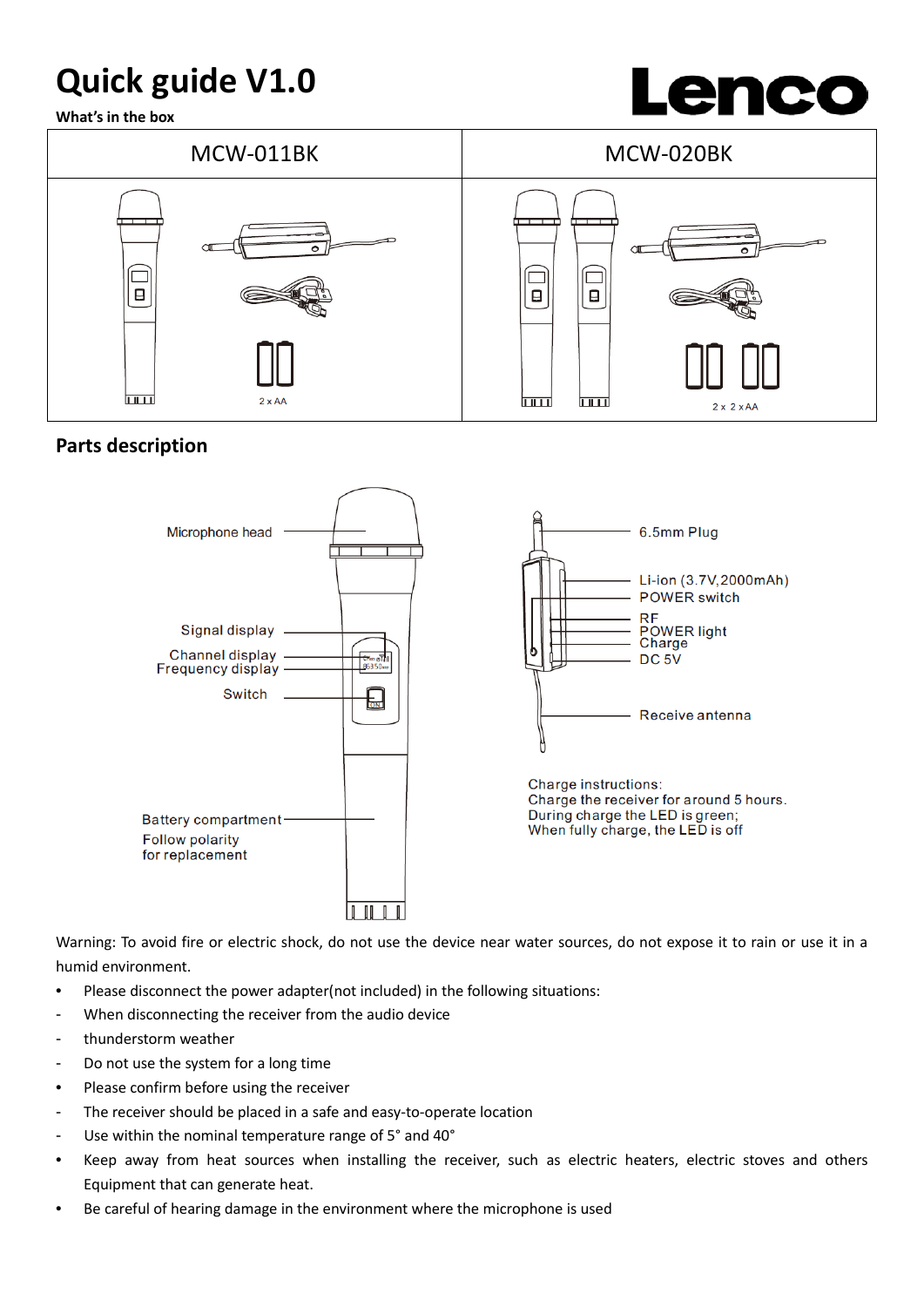### **PRECAUTIONS BEFORE USE**

#### **KEEP THESE INSTRUCTIONS IN MIND:**

- 1. Install in accordance with the supplied user manual.
- 2. Keep the device away from heat sources such as radiators, heaters, stoves, candles and other heat-generating products or naked flame. The device can only be used in moderate climates.
	- Extremely cold or warm environments should be avoided. Working temperature between 0° and 35°C.
- 3. Avoid using the device near strong magnetic fields.
- 4. Warning! Never insert an object into the product through the vents or openings. High voltage flows through the product and inserting an object can cause electric shock and/or short circuit internal parts. For the same reason, do not spill water or liquid on the product.
- 5. Do not use in wet or moist areas such as bathrooms, steamy kitchens or near swimming pools.
- 6. The device shall not be exposed to dripping or splashing and make sure that no objects filled with liquids, such as vases, are placed on or near the apparatus.
- 7. Do not use this device when condensation may occur. When the unit is used in a warm wet room with damp, water droplets or condensation may occur inside the unit and the unit may not function properly; let the unit stand in power OFF for 1 or 2 hours before turning on the power: the unit should be dry before getting any power.
- 8. Although this device is manufactured with the utmost care and checked several times before leaving the factory, it is still possible that problems may occur, as with all electrical appliances. If you notice smoke, an excessive build-up of heat or any other unexpected phenomena, you should disconnect the plug from the main power socket immediately.
- 9. This device must operate on a power source as specified on the specification label. If you are not sure of the type of power supply used in your home, consult your dealer or local power company.
- 10. Keep away from animals. Some animals enjoy biting on power cords.
- 11. To clean the device, use a soft dry cloth. Do not use solvents or petrol based fluids. To remove severe stains, you may use a damp cloth with dilute detergent.
- 12. The supplier is not responsible for damage or lost data caused by malfunction, misuse, modification of the device or battery replacement.
- 13. The rating label has been marked on the bottom or back panel of the device.
- 14. This device is not intended for use by people (including children) with physical, sensory or mental disabilities, or a lack of experience and knowledge, unless they're under supervision or have received instructions about the correct use of the device by the person who is responsible for their safety.
- 15. This product is intended for non professional use only and not for commercial or industrial use.
- 16. Make sure the unit is adjusted to a stable position. Damage caused by using this product in an unstable position vibrations or shocks or by failure to follow any other warning or precaution contained within this user manual will not be covered by warranty.
- 17. Never remove the casing of this device.
- 18. Do not allow children access to plastic bags.
- 19. Only use attachments/accessories specified by the manufacturer.
- 20. Refer all servicing to qualified service personnel. Servicing is required when the device has been damaged in any way, such as the power supply cord or the plug, when liquid has been spilled or objects have fallen into the device, when the device has been exposed to rain or moisture, does not operate normally, or has been dropped.
- 21. Long exposure to loud sounds from personal music players may lead to temporary or permanent hearing loss.
- 22. Caution about the use of Batteries:
- Danger of explosion if battery is incorrectly replaced. Replace only with the same or equivalent type.
- Battery cannot be subjected to high or low extreme temperatures, low air pressure at high altitude during use, storage or transportation.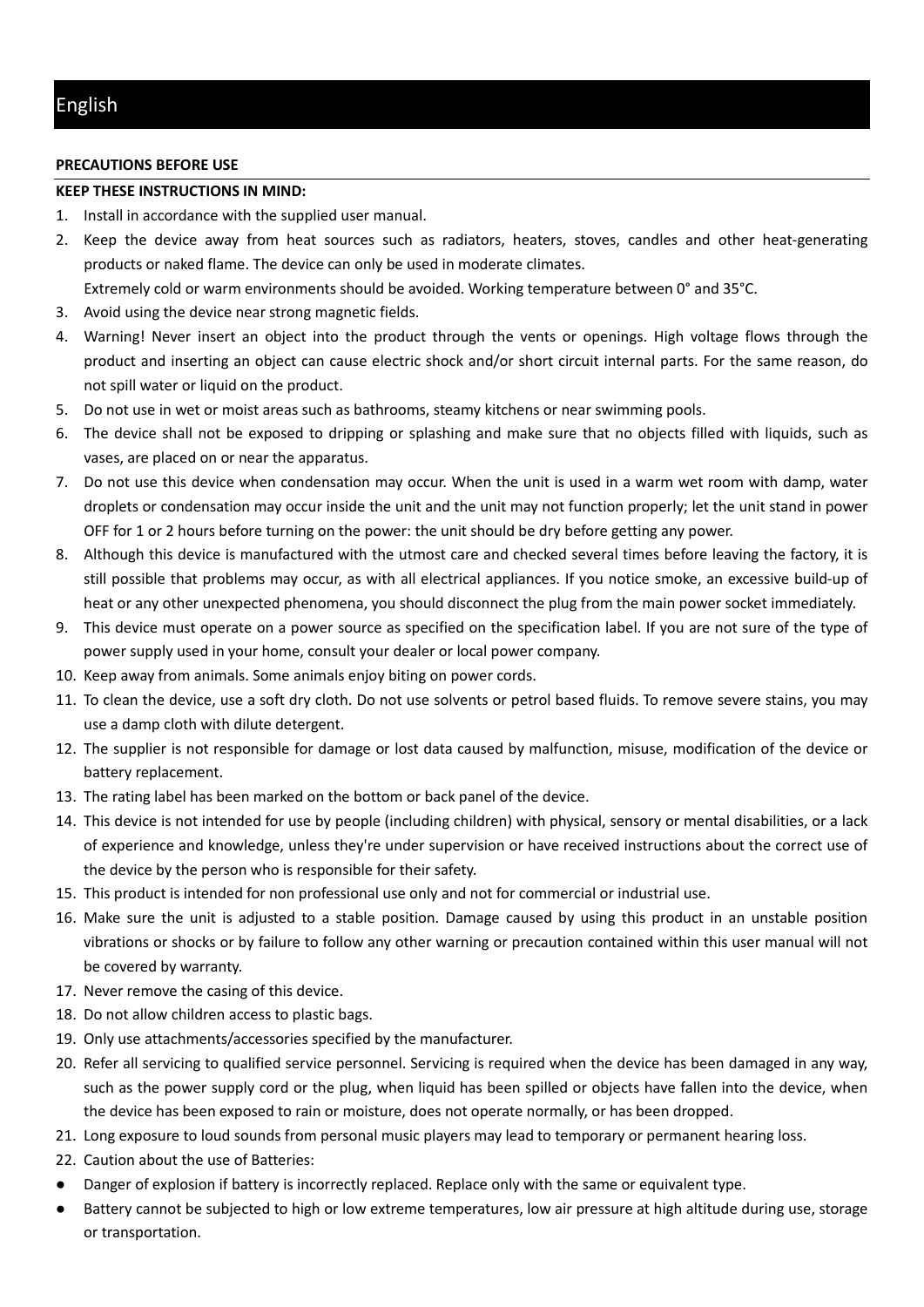- Replacement of a battery with an incorrect type that can result in an explosion or the leakage of flammable liquid or gas.
- Disposal of a battery into fire or a hot oven, or mechanically crushing or cutting of a battery, that can result in an explosion.
- Leaving a battery in an extremely high temperature surrounding environment that can result in an explosion or that leakage of flammable liquid or gas.
- A battery subjected to extremely low air pressure that may result in an explosion or the leakage of flammable liquid or gas.
- Attention should be drawn to the environmental aspects of battery disposal.

# **INSTALLATION**

- Unpack all parts and remove protective material.
- Do not connect the unit to the mains before checking the mains voltage and before all other connections have been made.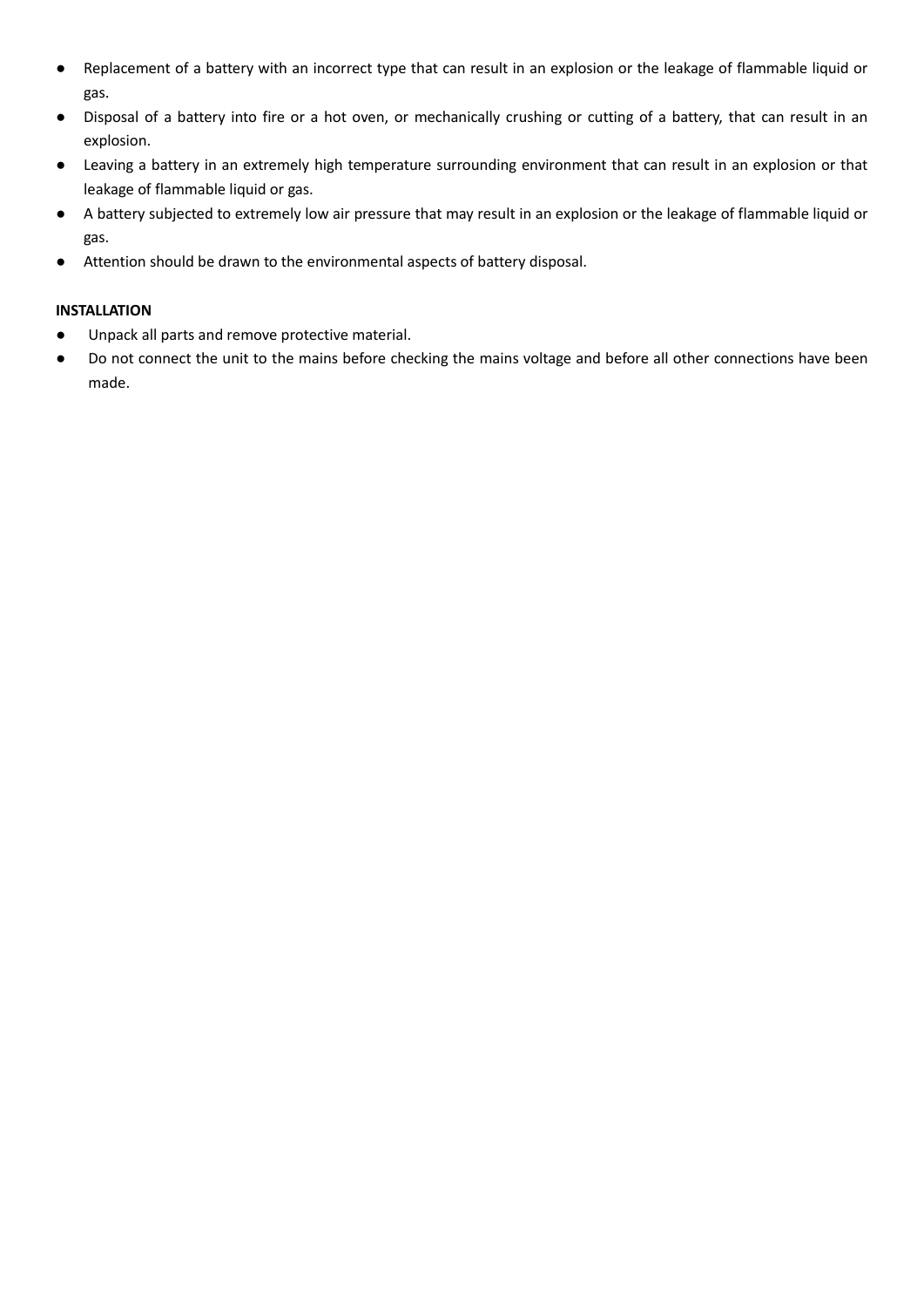### **Guarantee**

Lenco offers service and warranty in accordance to European law, which means that in case of repairs (both during and after the warranty period) you should contact your local dealer.

Important note: It is not possible to send products that need repairs to Lenco directly.

Important note: If this unit is opened or accessed by a non-official service center in any way, the warranty expires.

This device is not suitable for professional use. In case of professional use, all warranty obligations of the manufacturer will be voided.

#### **Disclaimer**

Updates to Firmware and/or hardware components are made regularly. Therefore some of the instruction, specifications and pictures in this documentation may differ slightly from your particular situation. All items described in this guide for illustration purposes only and may not apply to particular situation. No legal right or entitlements may be obtained from the description made in this manual.



# **Disposal of the Old Device**

This symbol indicates that the relevant electrical product or battery should not be disposed of as general household waste in Europe. To ensure the correct waste treatment of the product and battery, please dispose them in accordance to any applicable local laws of requirement for disposal of electrical equipment or batteries. In so doing, you will help to conserve natural resources and improve standards of environmental protection in treatment and disposal of electrical waste (Waste Electrical and Electronic Equipment Directive).

# **CE Marking**

Hereby, Lenco Benelux B.V., Thermiekstraat 1a, 6361 HB Nuth, The Netherlands, declares that this product is in compliance with the essential EU directive requirements.

The declaration of conformity may be consulted via techdoc@commaxxgroup.com



#### **Service**

For more informa on and helpdesk support, please visit support.lenco.com Lenco Benelux BV, Thermiekstraat 1a, 6361 HB Nuth, The Netherlands.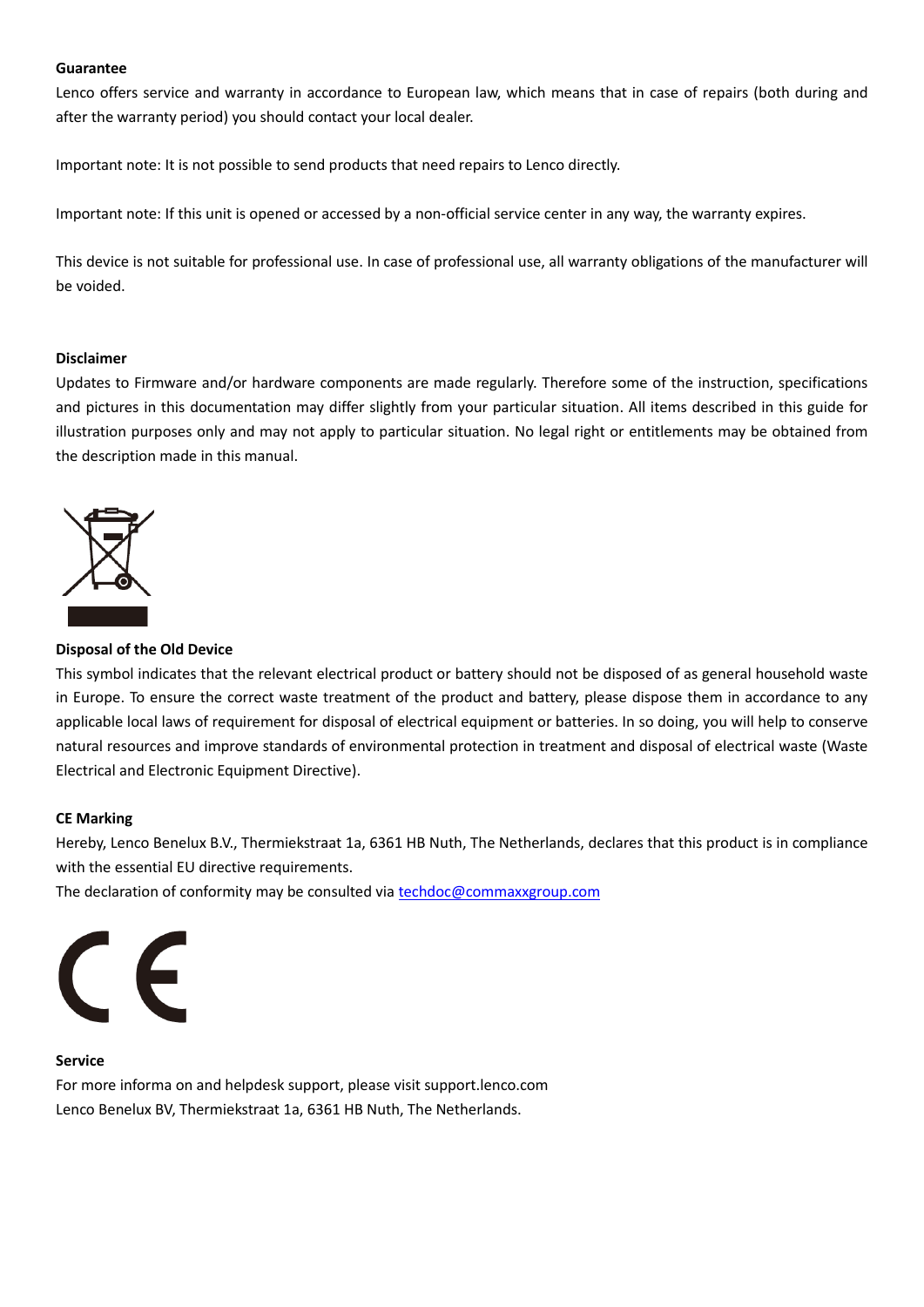# **Snelstartgids V1.0**

**Leveringsomvang**





# **Productoverzicht**





Charge the receiver for around 5 hours. During charge the LED is green;<br>When fully charge, the LED is off

| EN                              | <b>NL</b>                           |
|---------------------------------|-------------------------------------|
| Microphone head                 | Microfoonkop                        |
| Signal display                  | Signaaldisplay                      |
| Channel display                 | Kanaaldisplay                       |
| Frequency display               | Frequentiedisplay                   |
| Switch                          | Schakelaar                          |
| <b>Battery compartment</b>      | Batterijvak                         |
| Follow polarity for replacement | Let op de polariteit bij vervanging |
| 6.5mm Plug                      | 6,5 mm stekker                      |
| Li-ion (3.7V,2000mAh)           | Li-ion (3,7 V, 2000 mAh)            |
| POWER switch                    | AAN/UIT-SCHAKELAAR                  |
| <b>RF</b>                       | <b>RF</b>                           |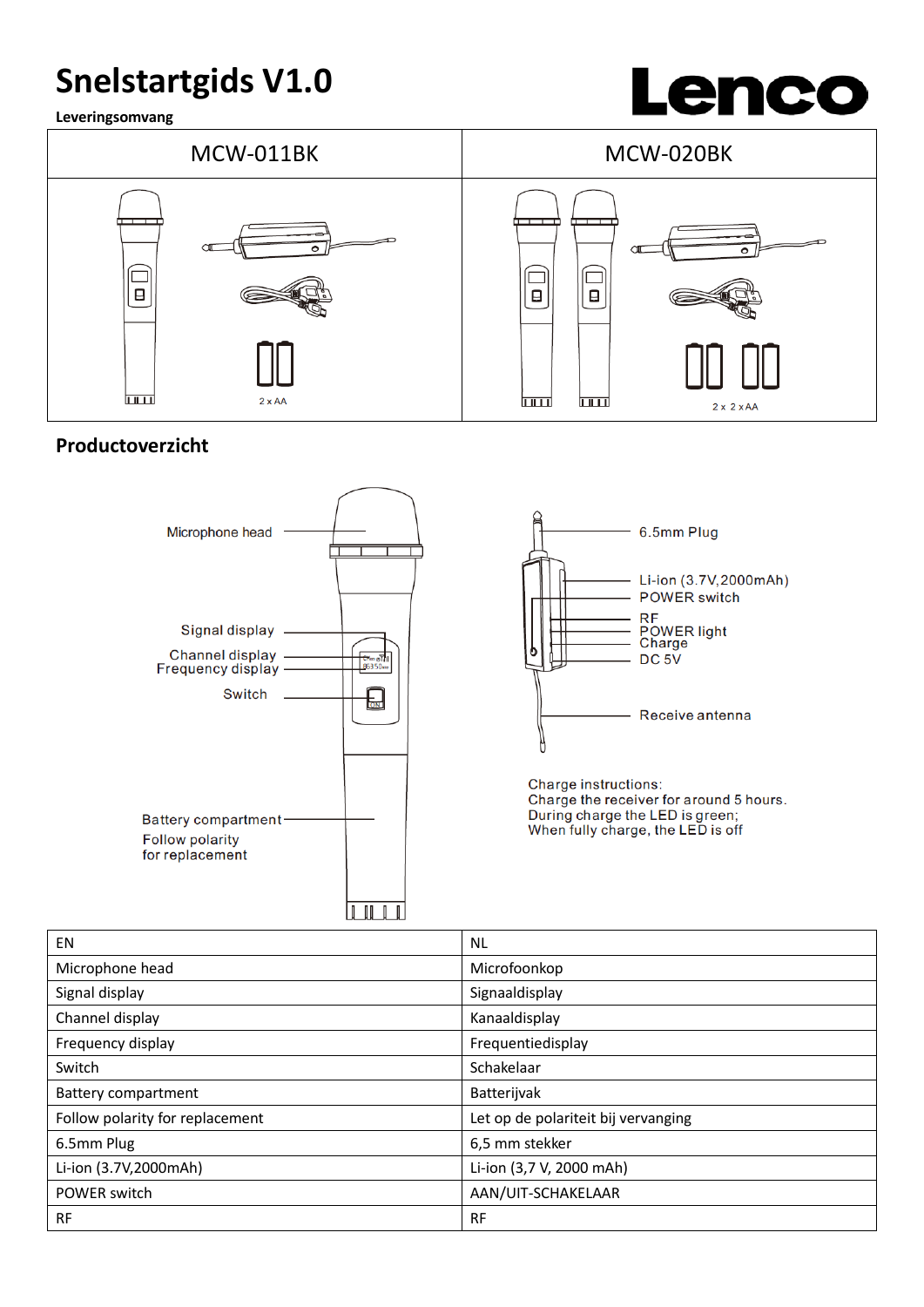| POWER light                                                | Stroomindicator                                               |
|------------------------------------------------------------|---------------------------------------------------------------|
| Charge                                                     | Opladen                                                       |
| DC <sub>5V</sub>                                           | DC <sub>5V</sub>                                              |
| Receive antenna                                            | Ontvangstantenne                                              |
| Charge instructions:                                       | Oplaadinstructies:                                            |
| Charge the receiver for around 5 hours.                    | Laad de ontvanger ca. 5 uur op.                               |
| During charge the LED is green; When fully charge, the LED | Tijdens het opladen brandt de led groen. De led is uit als de |
| is off                                                     | ontvanger volledig is opgeladen.                              |

Waarschuwing: Gebruik het apparaat niet in de buurt van waterbronnen, stel het niet bloot aan regen en gebruik het niet in een vochtige omgeving om brand of elektrische schokken te voorkomen.

- Koppel de stroomadapter (niet inbegrepen) in de volgende situaties los:
- Wanneer u de ontvanger loskoppelt van het audio-apparaat.
- Bij onweer.
- Als u het systeem langdurig niet gebruikt.
- Controleer de onderstaande zaken alvorens u de ontvanger gebruikt:
- De ontvanger moet op een veilige en gemakkelijk te bedienen plaats worden geplaatst.
- Gebruik het binnen het nominale temperatuurbereik van 5 °C tot 40 °C.
- Uit de buurt van warmtebronnen houden wanneer u de ontvanger installeert, zoals elektrische kachels, elektrische fornuizen en andere apparatuur die warmte kan genereren.
- Wees alert op gehoorbeschadiging in de omgeving waar de microfoon wordt gebruikt.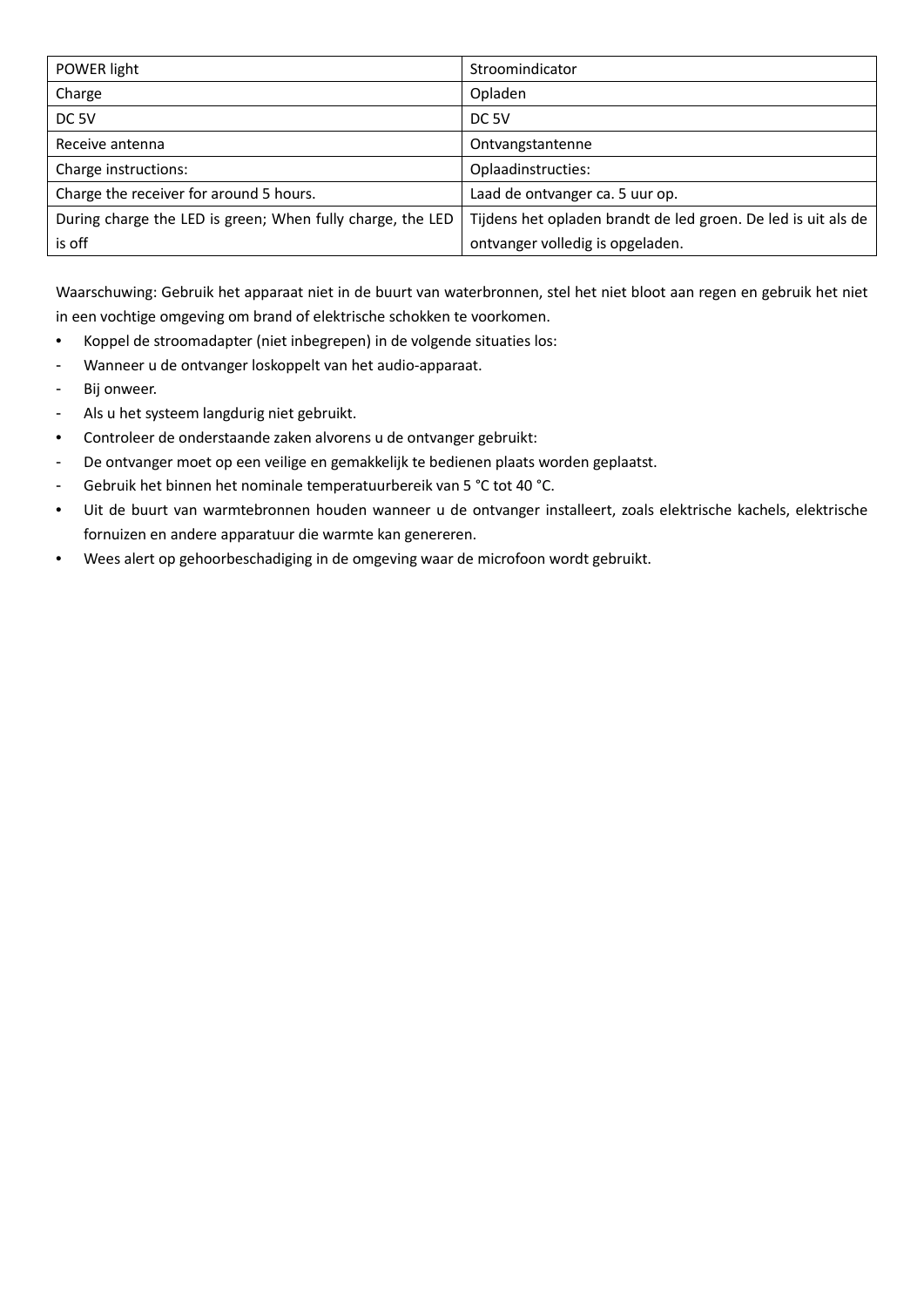# **VOORZORGSMAATREGELEN VOOR GEBRUIK**

# **ONTHOUD DE VOLGENDE INSTRUCTIES:**

- 1. Installeer het product volgens de meegeleverde gebruikershandleiding.
- 2. Houd het apparaat uit de buurt van hittebronnen, zoals radiatoren, verwarmingen, kachels, kaarsen en andere hittegenererende producten of open vuur. Het apparaat kan alleen worden gebruikt in een gematigd klimaat. Extreem koude of warme omgevingen dienen te worden vermeden. Bedrijfstemperatuur tussen 0 °C en 35 °C.
- 3. Gebruik dit apparaat niet in de buurt van krachtige magnetische velden.
- 4. Waarschuwing! Steek nooit een voorwerp via de ventilatie- of andere openingen in het product. Er is hoogspanning in het product aanwezig en als u er een object insteekt, kan dat een elektrische schok veroorzaken en/of kortsluiting in de interne onderdelen. Mors om dezelfde reden geen water of vloeistof op het product.
- 5. Gebruik het toestel NIET in vochtige ruimtes, zoals badkamers, stomerige keukens of in de buurt van zwembaden.
- 6. Het apparaat mag niet worden blootgesteld aan druppels en spetters en zorg ervoor dat er geen met vloeistof gevulde voorwerpen, zoals vazen, op of in de buurt van het apparaat worden geplaatst.
- 7. Gebruik dit apparaat niet wanneer condensatie kan optreden. Wanneer het apparaat in een warme en vochtige kamer wordt gebruikt, dan kunnen er waterdruppeltjes of condensatie binnenin het apparaat worden gevormd waardoor het apparaat mogelijk niet meer goed werkt; houd en apparaat 1 of 2 uur op UIT staan voordat u de voeding weer inschakelt: het apparaat dient droog te zijn voordat deze stroom ontvangt.
- 8. Alhoewel dit apparaat met grote zorg gefabriceerd en verschillende keren geïnspecteerd is voordat het de fabriek verlaat, is het nog steeds mogelijk dat er problemen optreden, zoals met alle elektrische apparaten. Als u rook, een overmatige hitteontwikkeling of enig ander onverwacht verschijnsel, moet u onmiddellijk de stekker van het netsnoer uit het stopcontact halen.
- 9. Dit apparaat moet werken op een voedingsbron, zoals aangegeven op het specificatieplaatje. Als u twijfelt over het type voeding dat gebruikt wordt in uw huis, raadpleeg dan uw dealer of plaatselijk energiebedrijf.
- 10. Buiten bereik van dieren houden. Sommige dieren bijten graag op voedingskabels.
- 11. Gebruik een zacht, droog doekje om het apparaat te reinigen. Gebruik geen oplosmiddelen of op benzine gebaseerde vloeistoffen. U kunt een vochtig doekje met verdund schoonmaakmiddel gebruiken om hardnekkige vlekken te verwijderen.
- 12. De leverancier is niet verantwoordelijk voor schade of verloren gegevens veroorzaakt door storing, misbruik, modificatie van het apparaat of batterijvervanging.
- 13. Het nominale specificatielabel is te vinden op het paneel aan de onder- of achterkant van het apparaat.
- 14. Dit apparaat is niet bestemd voor gebruik door mensen (inclusief kinderen) met fysieke, zintuiglijke of geestelijke gebreken of gebrek aan kennis en ervaring, tenzij zij onder toezicht staan of instructies hebben over het juiste gebruik van het apparaat hebben gekregen van de persoon die verantwoordelijk is voor hun veiligheid.
- 15. Dit product is alleen voor niet-professioneel gebruik bedoeld en niet voor commercieel of industrieel gebruik.
- 16. Verzeker u ervan dat het apparaat in een stabiele positie staat opgesteld. Beschadigingen veroorzaakt door het gebruik van dit apparaat in een onstabiele positie, trillingen of schokken of door het niet opvolgen van andere waarschuwingen of voorzorgsmaatregelen beschreven in deze gebruikshandleiding worden niet gedekt door de garantie.
- 17. Verwijder nooit de behuizing van dit apparaat.
- 18. Geef kinderen geen gelegenheid in aanraking met plastic zakken te komen.
- 19. Gebruik uitsluitend uitbreidingen/accessoires gespecificeerd door de fabrikant.
- 20. Laat alle reparaties over aan gekwalificeerd onderhoudspersoneel. Onderhoud is vereist als het apparaat hoe dan ook is beschadigd, zoals bijvoorbeeld het netsnoer of de stekker, wanneer er vloeistof of een voorwerp in het apparaat is terechtgekomen, wanneer het apparaat is blootgesteld aan regen of vocht, als het niet normaal werkt of is gevallen.
- 21. Langdurige blootstelling aan harde geluiden van persoonlijke muziekspelers kan leiden tot tijdelijk of permanent gehoorverlies.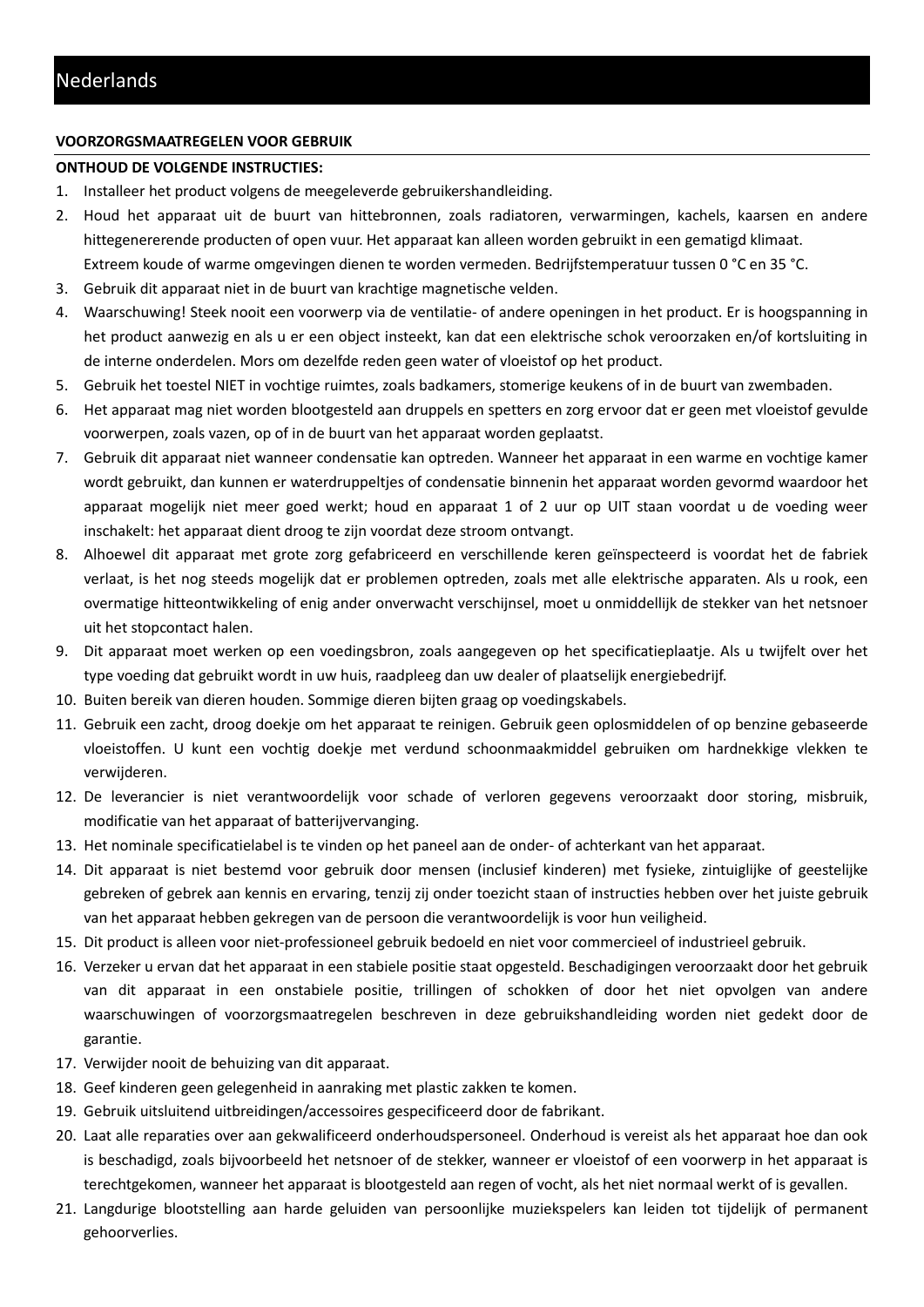- 22. Waarschuwing m.b.t. het gebruik van batterijen:
- Als de batterij onjuist wordt geplaatst, bestaat er explosiegevaar. Vervang de batterij alleen door een zelfde of vergelijkbare soort batterij
- Stel de batterij niet bloot aan extreem hoge of lage temperaturen of een lage luchtdruk op grote hoogte tijdens gebruik, opslag of transport.
- Vervanging van een batterij door een incorrect type kan leiden tot een ontploffing of de lekkage van ontvlambare vloeistoffen of gas.
- Verwijdering van een batterij in vuur of een hete oven of het mechanisch verpletteren of snijden van een batterij kan leiden tot een ontploffing.
- Laat een batterij nooit achter in omgevingen met extreem hoge temperaturen, anders kan dit leiden tot een ontploffing of de lekkage van ontvlambare vloeistoffen of gas.
- Stel een batterij nooit bloot aan een extreem lage luchtdruk, anders kan dit leiden tot een ontploffing of de lekkage van ontvlambare vloeistoffen of gas.
- Aandacht voor het milieu is nodig bij het verwijderen van de batterijen.

# **INSTALLATIE**

- Pak alle onderdelen uit en verwijder de beschermende materialen.
- Sluit het apparaat niet aan op het stopcontact, voordat u de netspanning hebt gecontroleerd en voordat alle andere aansluitingen zijn gemaakt.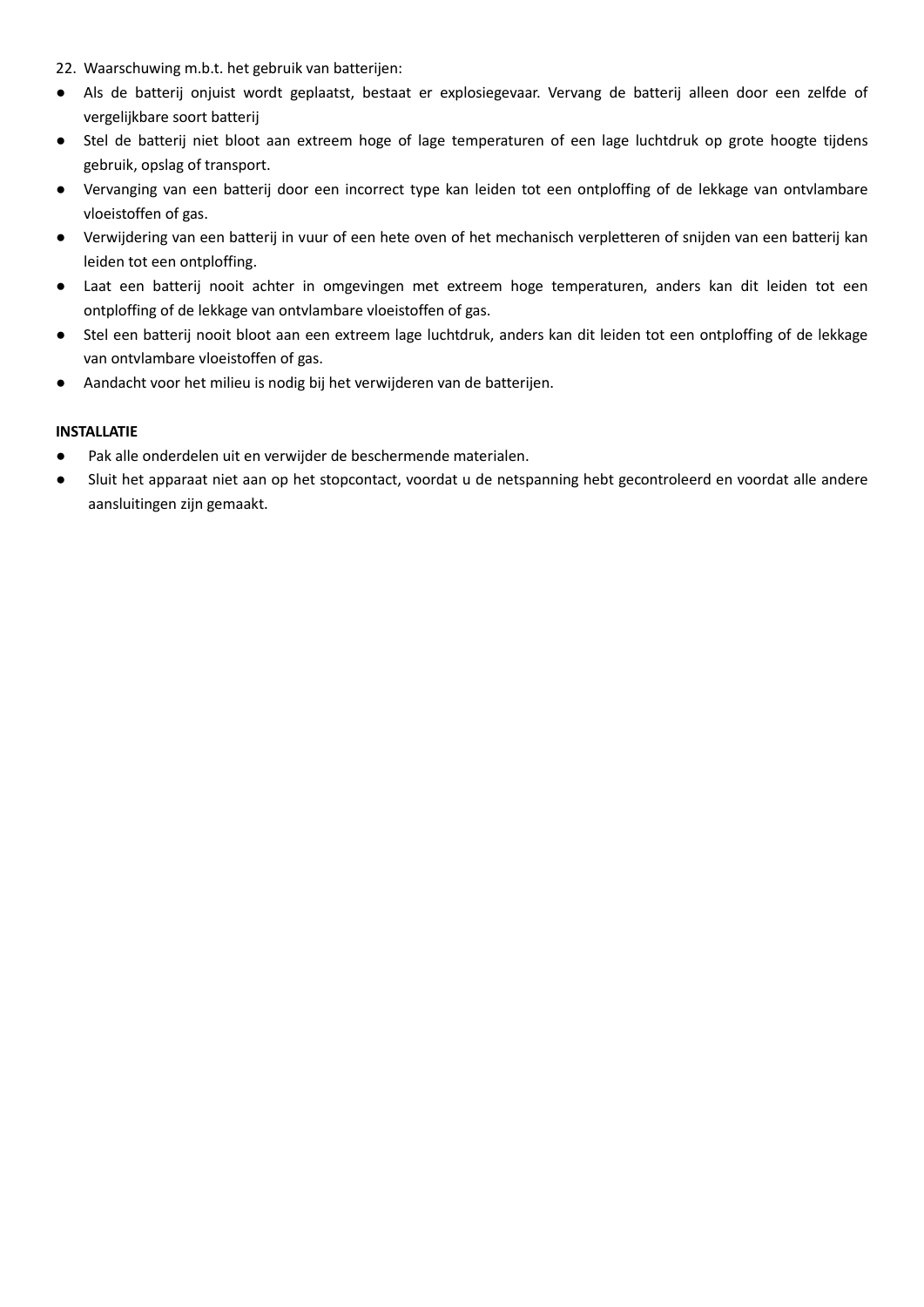#### **Garantie**

Lenco biedt service en garantie aan overeenkomstig met de Europese wetgeving. Dit houdt in dat u, in het geval van reparaties (zowel tijdens als na de garantieperiode), uw lokale handelaar moet contacteren.

Belangrijke opmerking: Het is niet mogelijk om producten die moeten worden gerepareerd rechtstreeks naar Lenco te sturen.

Belangrijke opmerking: de garantie verloopt als een onofficieel servicecenter het apparaat op wat voor manier dan ook heeft geopend, of er toegang toe heeft gekregen.

Het apparaat is niet geschikt voor professioneel gebruik. In het geval van professioneel gebruik worden alle garantieverplichtingen van de fabrikant nietig verklaard.

#### **Disclaimer**

Er worden regelmatig updates in de firmware en/of hardwarecomponenten gemaakt. Daardoor kunnen gedeelten van de instructie, de specificaties en afbeeldingen in deze documentatie enigszins verschillen van uw eigen situatie. Alle onderwerpen die staan beschreven in deze handleiding zijn bedoeld als illustratie en zijn niet van toepassing op specifieke situaties. Aan de beschrijving in dit document kunnen geen rechten worden ontleend.



#### **Afvoer van het oude apparaat**

Dit symbool geeft aan dat het betreffende elektrische product of de accu/batterij niet mag worden verwijderd als algemeen huishoudelijk afval in Europa. Zorg voor een juiste afvalverwerking door het product en de accu/batterij in overeenstemming met alle van toepassing zijnde lokale wetten voor het verwijderen van elektrische apparatuur of accu's/batterijen te verwijderen. Als u dit doet, helpt u de natuurlijke bronnen te behouden en de standaard van milieubescherming te verbeteren bij de behandeling en verwijdering van elektrisch afval (Afgedankte Elektrische en Elektronische Apparatuur).

#### **CE-markering**

Lenco Benelux B.V., Thermiekstraat 1a, 6361 HB Nuth, Nederland, verklaart hierbij dat dit product voldoet aan de vereisten van de essentiële EU-richtlijnen.

De verklaring van conformiteit kan worden aangevraagd via techdoc@commaxxgroup.com



#### **Service**

Voor meer informatie en ondersteuning, ga naar support.lenco.com Lenco Benelux BV, Thermiekstraat 1a, 6361 HB, Nuth, Nederland.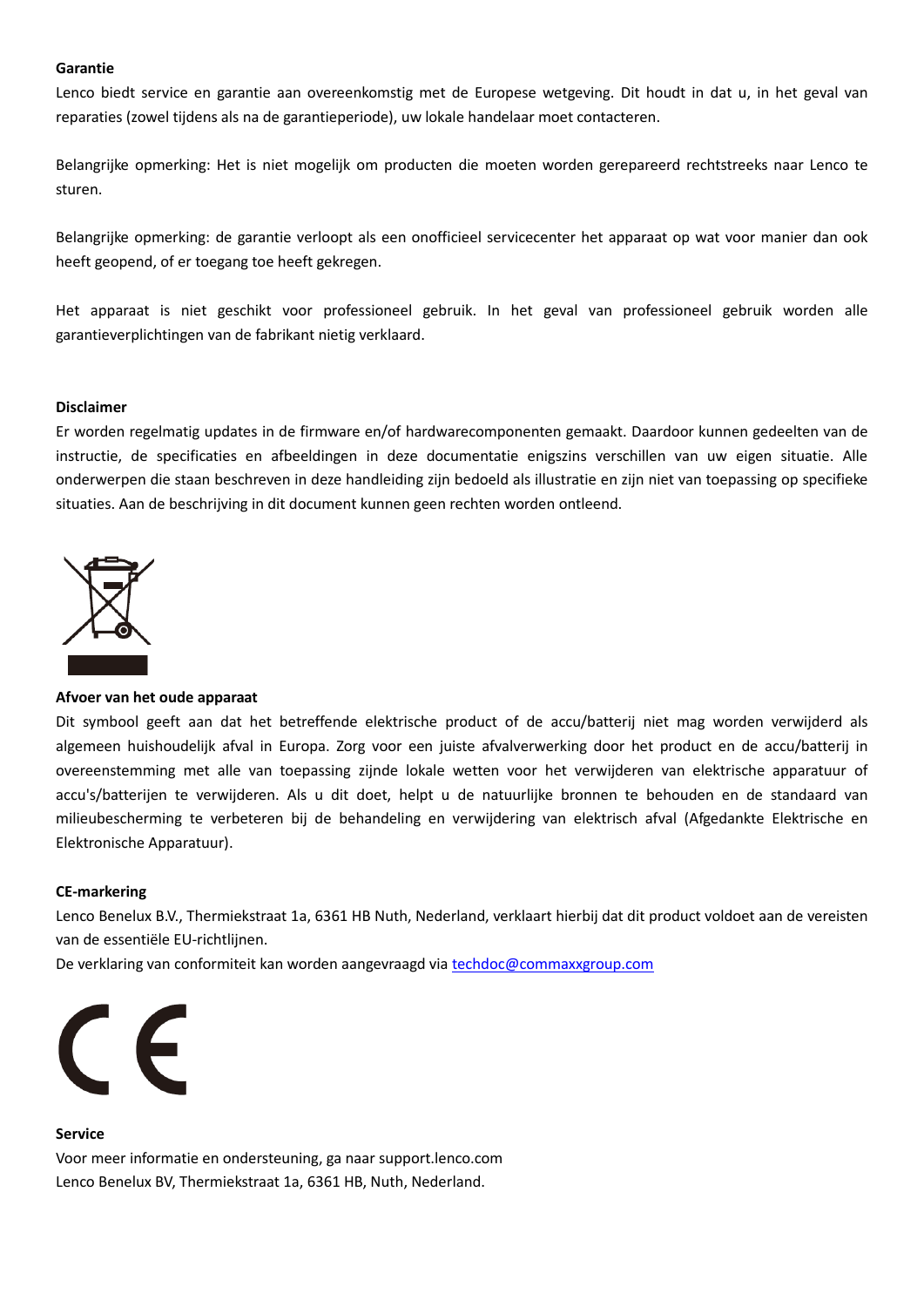# **Kurzanleitung V1.0**

**Lieferumfang**





# **Überblick**





Charge instructions: Charge the receiver for around 5 hours. During charge the LED is green;<br>When fully charge, the LED is off

| <b>EN</b>                       | DE                               |
|---------------------------------|----------------------------------|
| Microphone head                 | Mikrofonkopf                     |
| Signal display                  | Signalanzeige                    |
| Channel display                 | Kanalanzeige                     |
| Frequency display               | Frequenzanzeige                  |
| Switch                          | Schalter                         |
| <b>Battery compartment</b>      | Batteriefach                     |
| Follow polarity for replacement | Beim Wechseln Polarität befolgen |
| 6.5mm Plug                      | 6,5-mm-Stecker                   |
| Li-ion (3.7V,2000mAh)           | Lithium-Ionen (3,7 V, 2000 mAh)  |
| POWER switch                    | EIN/AUS-SCHALTER                 |
| <b>RF</b>                       | HF                               |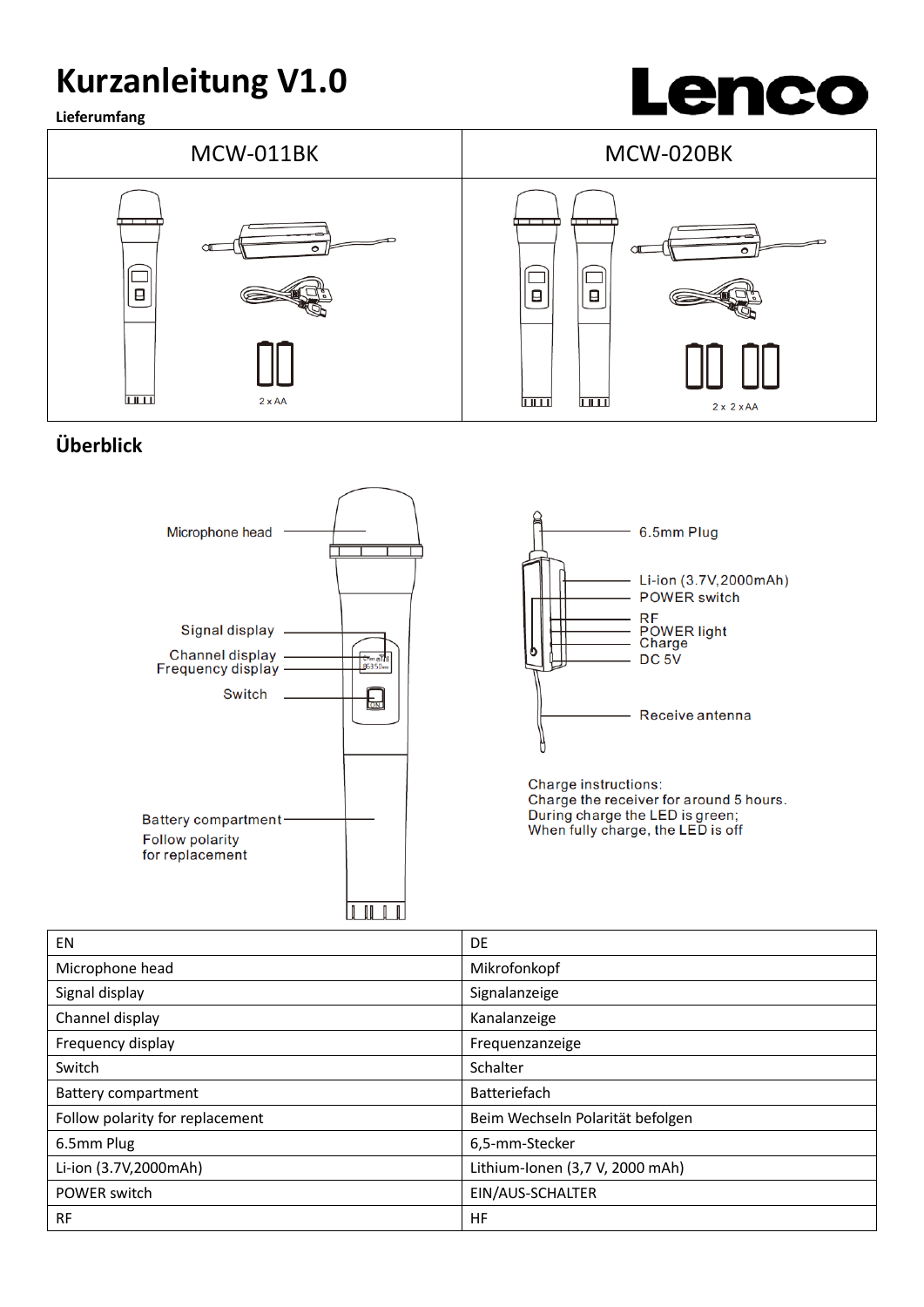| POWER light                                                | Betriebsleuchte                                   |
|------------------------------------------------------------|---------------------------------------------------|
| Charge                                                     | AufladungCharge                                   |
| DC <sub>5V</sub>                                           | 5 V DC                                            |
| Receive antenna                                            | Empfangsantenne                                   |
| Charge instructions:                                       | Anweisungen zum Aufladen:                         |
| Charge the receiver for around 5 hours.                    | Laden Sie den Empfänger etwa 5 Sekunden lang auf. |
| During charge the LED is green; When fully charge, the LED | Während der Aufladung leuchtet die LED grün. Bei  |
| is off                                                     | vollständiger Aufladung erlischt die LED.         |

Warnung: Verwenden Sie das Gerät nicht in der Nähe von Wasserquellen, setzen Sie es keinem Regen aus und verwenden Sie es nicht in einer feuchten Umgebung. Andernfalls bestehend Brand- und Stromschlaggefahr.

- Trennen Sie das Netzteil (nicht im Lieferumfang enthalten) in folgenden Situationen:
- Beim Trennen des Empfängers vom Audiogerät
- Bei einem Gewitter
- Bei längerer Nichtbenutzung des Systems
- Vor Verwendung des Empfängers beachten
- Der Empfänger muss an einem sicheren Ort, der eine einfache Bedienung ermöglicht, aufgestellt sein.
- Verwenden Sie ihn innerhalb des angegebenen Temperaturbereichs von 5 bis 40 °C
- Halten Sie beim Installieren des Empfängers Hitzequellen fern, wie z. B. elektrische Heizungen, elektrische Öfen und andere Geräte, die Hitze erzeugen können.
- Vorsicht vor Gehörschäden in Umgebungen, in denen das Mikrofon genutzt wird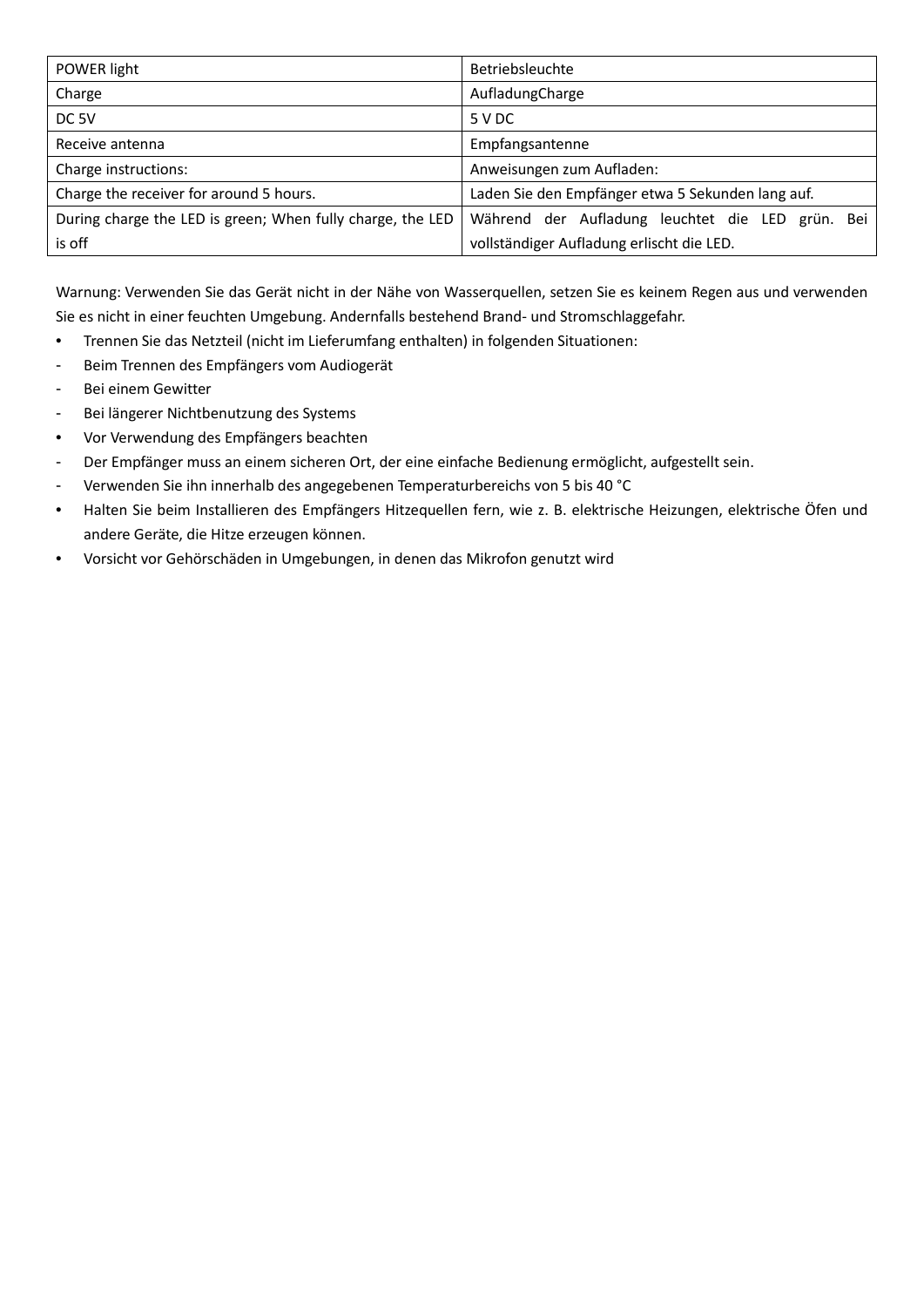### **VORSICHTSMASSNAHMEN VOR DER BENUTZUNG**

### **BEFOLGEN SIE IMMER FOLGENDE ANWEISUNGEN:**

- 1. Stellen Sie das Gerät entsprechend den Anweisungen der mitgelieferten Bedienungsanleitung auf.
- 2. Halten Sie das Gerät von Hitzequellen wie Radiatoren, Heizern, Öfen, Kerzen oder anderen hitzeerzeugenden Produkten oder offenen Flammen fern. Das Gerät darf nur bei gemäßigtem Klima verwendet werden. Sehr kalte oder heiße Umgebungen sind zu vermeiden. Die Betriebstemperatur liegt zwischen 0 °C und 35 °C.
- 3. Meiden Sie bei der Benutzung des Produkts die Nähe starker Magnetfelder.
- 4. Warnung! Niemals Gegenstände durch die Lüftungsschlitze oder Öffnungen in das Gerät stecken. In diesem Gerät fließt Hochspannung und das Hineinstecken von Gegenständen kann zu elektrischem Schock und/oder Kurzschluss interner elektrischer Bauteile führen. Spritzen/Gießen Sie aus dem gleichen Grund kein Wasser oder Flüssigkeiten auf das Gerät.
- 5. Benutzen Sie das Gerät nicht in nasser oder feuchter Umgebung wie Bad, Dampfküche oder in der Nähe von Schwimmbecken.
- 6. Das Gerät darf weder Tropf- noch Spritzwasser ausgesetzt werden und es dürfen keine mit Flüssigkeit gefüllten Behälter wie z. B. Vasen auf das Gerät oder in der Nähe des Gerätes gestellt werden.
- 7. Benutzen Sie das Gerät nicht, wenn Kondensation entstehen kann. Wenn Sie das Gerät in einem warmen feuchten Raum mit Dampf benutzen, dann können Wassertropfen oder Kondensation in das Gerät eindringen und u. U. zu Fehlfunktionen des Geräts führen. Schalten Sie in diesem Fall das Gerät für 1 – 2 Stunden aus, bevor Sie es erneut einschalten, wobei Sie darauf achten sollten, dass das Gerät vollständig getrocknet ist, bevor Sie es wieder einschalten.
- 8. Obwohl dieses Gerät unter größter Sorgfalt hergestellt und vor Auslieferung mehrmals überprüft wurde, können trotzdem wie bei jedem anderen elektrischen Gerät auch Probleme auftauchen. Trennen Sie das Gerät bei Rauchentwicklung, starker Hitzeentwicklung oder jeder anderen unnatürlichen Erscheinung sofort vom Stromnetz.
- 9. Dieses Gerät ist durch eine Stromquelle wie auf dem Typenschild angegeben zu betreiben. Halten Sie bei Unsicherheiten über die Art Ihrer Stromversorgung in Ihrer Wohnung Rücksprache mit Ihrem Händler oder Ihrer Stromzuliefererfirma.
- 10. Halten Sie das Gerät von Haustieren fern. Einige Nagetiere lieben es, an Netzkabeln zu nagen.
- 11. Benutzen Sie für die Reinigung ein weiches und trockenes Tuch. Benutzen Sie niemals Lösungsmittel oder Flüssigkeiten auf Ölbasis. Benutzen Sie zum Entfernen hartnäckiger Flecken ein feuchtes Tuch mit mildem Reinigungsmittel.
- 12. Der Hersteller haftet nicht für Beschädigungen oder Datenverluste durch Fehlfunktion, Zweckentfremdung oder Modifikation des Geräts oder durch das Wechseln der Batterie.
- 13. Das Typenschild befindet sich an der Unter- oder Rückseite des Gerätes.
- 14. Dieses Gerät ist nicht zur Benutzung durch Personen (einschließlich Kinder) mit physischen, sensorischen oder mentalen Beeinträchtigungen oder ohne ausreichender Erfahrung vorgesehen, es sei denn, sie werden durch eine verantwortliche Person beaufsichtigt oder wurden in die ordnungsgemäße Bedienung des Gerätes durch eine für ihre Sicherheit verantwortlichen Person eingewiesen.
- 15. Dieses Produkt ist nur für den nicht-professionellen Gebrauch und nicht für gewerbliche oder industrielle Zwecke bestimmt.
- 16. Stellen Sie sicher, dass das Gerät in einer stabilen Position aufgestellt ist. Schäden, die durch Verwendung dieses Produkts in einer instabilen Position, durch Vibrationen, Stöße oder Nichtbeachtung der anderen in diesem Handbuch enthaltenen Warnungen und Sicherheitsmaßnahmen entstehen, werden nicht durch die Garantie abgedeckt.
- 17. Entfernen Sie niemals das Gehäuse dieses Geräts.
- 18. Halten Sie Kinder von den Plastiktüten fern.
- 19. Benutzen Sie nur vom Hersteller spezifizierte Erweiterungen/Zubehörteile.
- 20. Lassen Sie alle Wartungs-/Reparaturarbeiten von qualifiziertem Servicepersonal ausführen. Reparatur/Wartung wird notwendig, wenn das Gerät in irgendeiner Weise wie beispielsweise am Netzkabel oder am Netzstecker beschädigt wurde oder wenn Flüssigkeit in das Gerät gelangt ist bzw. Gegenstände in das Gerät gefallen sind, das Gerät Regen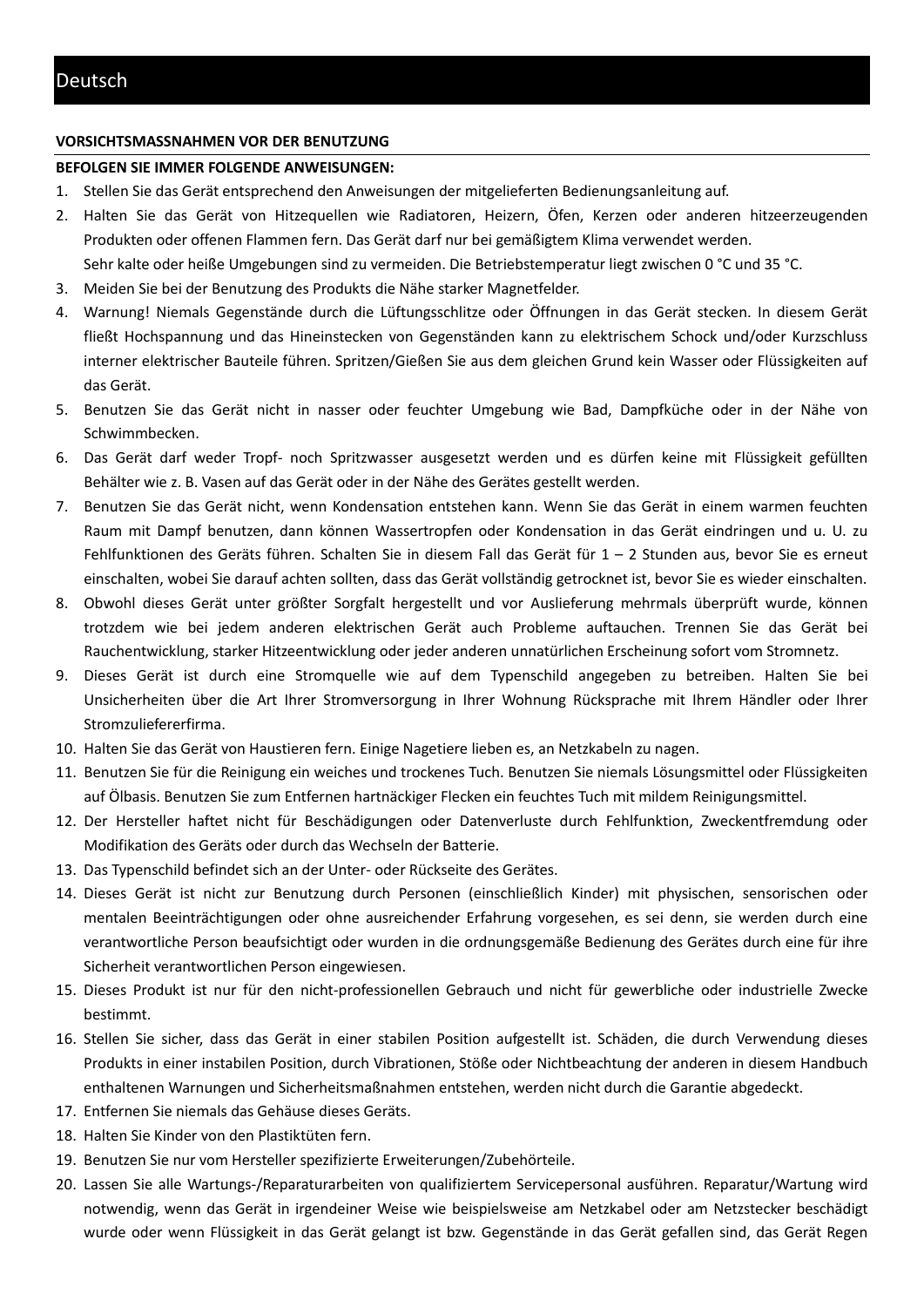oder Feuchtigkeit ausgesetzt war, es heruntergefallen ist oder nicht ordnungsgemäß funktioniert.

- 21. Langes Hören lauter Töne aus einem Musikgerät kann zum zeitweiligen oder permanenten Hörverlust führen.
- 22. Warnhinweise bzgl. der Verwendung von Batterien:
- Es besteht Explosionsgefahr, wenn die Batterien nicht ordnungsgemäß ersetzt werden. Tauschen Sie die Batterie nur gegen eine Batterie des gleichen Typs aus.
- Die Batterie darf während der Benutzung, Aufbewahrung oder des Transports weder sehr hohen oder sehr niedrigen Temperaturen noch niedrigem Luftdruck in großen Höhenlagen ausgesetzt werden.
- Die Ersetzung der Batterie mit einem falschen Batterietyp kann zum Explodieren der Batterie oder zum Entweichen von entflammbarem Gas oder Auslaufen von entflammbarer Flüssigkeit aus der Batterie führen.
- Die Entsorgung der Batterie in Feuer oder einem heißen Ofen oder das mechanische Zerkleinern oder Zerteilen der Batterie kann zu Explosionen führen.
- Das Verbleiben der Batterie in einer Umgebung mit sehr hohen Temperaturen kann zum Explodieren der Batterie oder zum Entweichen von entflammbarem Gas oder Auslaufen von entflammbarer Flüssigkeit aus der Batterie führen.
- Eine einem sehr niedrigen Luftdruck ausgesetzte Batterie kann explodieren oder es kann aus einer einem sehr niedrigen Luftdruck ausgesetzten Batterie entflammbares Gas entweichen oder entflammbare Flüssigkeit auslaufen.
- Legen Sie besonderes Augenmerk auf den ökologischen Aspekt der Batterieentsorgung.

### **AUFSTELLEN**

- Packen Sie alle Teile aus und entfernen Sie danach die Schutzmaterialien.
- Schließen Sie das Gerät nicht eher an das Stromnetz an, bevor Sie die Netzspannung überprüft haben und alle anderen notwendigen Verbindungen hergestellt sind.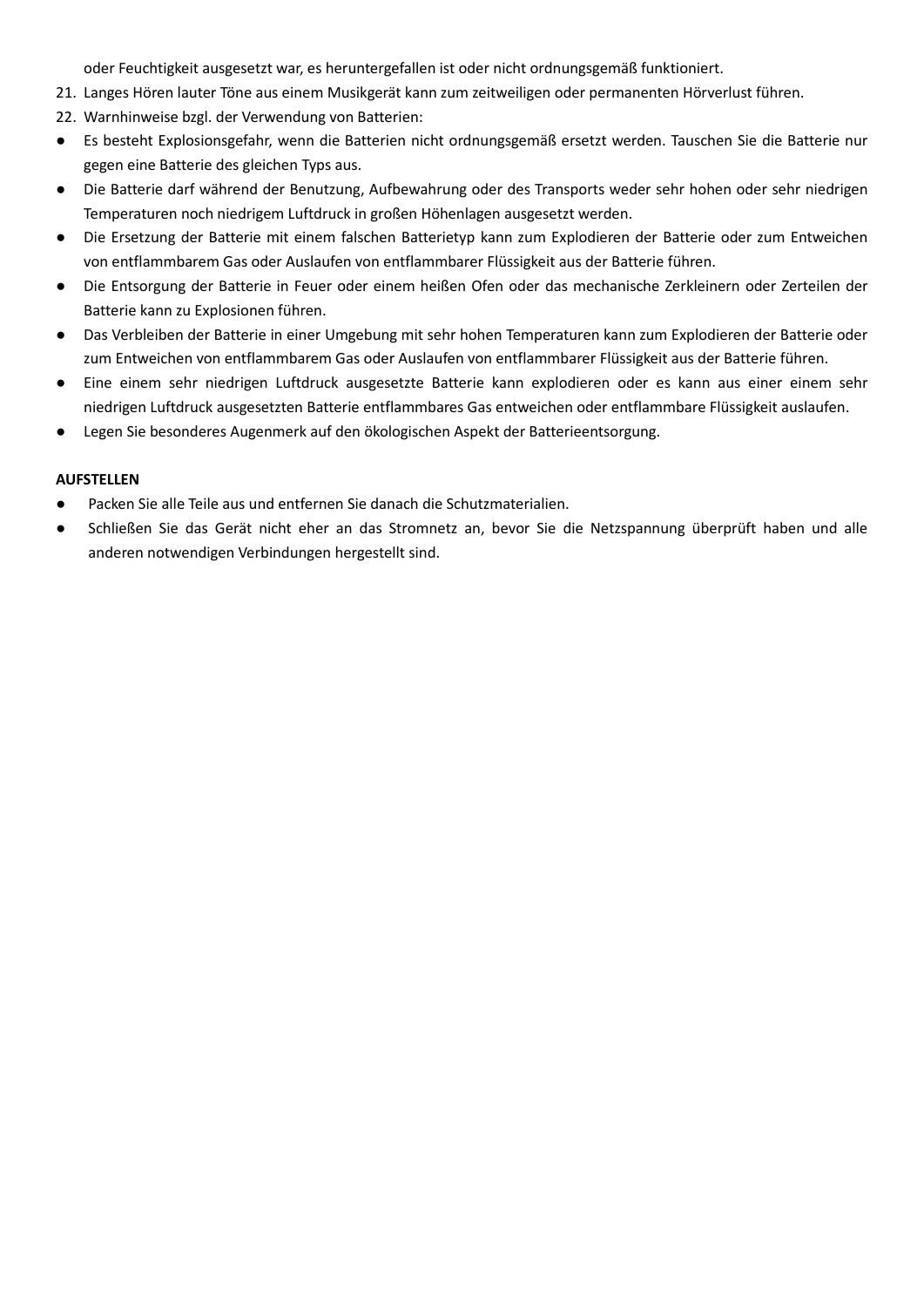#### **Garantie**

Lenco bietet Leistungen und Garantien im Einklang mit Europäischem Recht. Setzen Sie sich deshalb im Falle von Reparaturen (sowohl während als auch nach Ablauf der Garantiezeit) mit Ihrem Fachhändler in Verbindung.

Wichtiger Hinweis: Es ist nicht möglich, Produkte für Reparaturen direkt an Lenco zu schicken.

Wichtiger Hinweis: Wenn dieses Gerät für welchen Grund auch immer durch ein nicht offizielles Servicezentrum geöffnet wurde oder durch dieses Servicezentrum darauf zugegriffen wurde, erlischt die Garantie.

Dieses Gerät ist nicht für professionelle Zwecke geeignet. Falls das Gerät für professionelle Zwecke eingesetzt wird, erlöschen alle Garantieverpflichtungen seitens des Herstellers.

### **Haftungsausschluss**

Aktualisierungen der Firmware und/oder Hardware-Komponenten werden regelmäßig durchgeführt. Aus diesem Grund können einige der Anleitungen, Spezifikationen und Abbildungen in dieser Dokumentation zu dem Ihnen vorliegenden Gerät leicht abweichen. Alle in diesem Handbuch beschriebenen Elemente dienen nur zur Illustration und treffen auf Ihre individuelle Situation möglicherweise nicht zu. Aus der in diesem Handbuch getätigten Beschreibung können keine Rechtsansprüche oder Leistungsanforderungen geltend gemacht werden.



# **Entsorgung des Altgeräts**

Dieses Symbol zeigt an, dass das entsprechende Produkt oder dessen Akku/Batterie in Europa nicht mit dem normalen Hausmüll entsorgt werden darf. Um die ordnungsgemäße Abfallbehandlung des Produkts und dessen Akku/Batterie zu gewährleisten, müssen diese im Einklang mit allen anwendbaren örtlichen Vorschriften zur Entsorgung von Elektrogeräten und Akkus/Batterien entsorgt werden. Dabei helfen Sie, natürliche Ressourcen zu schonen und Umweltschutzstandards zur Verwertung und Entsorgung von Altgeräten aufrecht zu halten (Richtlinie über Entsorgung Elektrischer und Elektronischer Altgeräte).

#### **CE-Kennzeichen**

Hiermit erklärt Lenco Benelux B.V., Thermiekstraat 1a, 6361 HB Nuth, The Netherlands, dass dieses Produkt den grundsätzlichen Anforderungen der EU-Richtlinie entspricht.

Die Konformitätserklärung kann unter folgendem Link abgerufen werden techdoc@commaxxgroup.com



#### **Service**

Weitere Informationen und Helpdesk-Support finden Sie unter support.lenco.com Lenco Benelux BV, Thermiekstraat 1a, 6361 HB Nuth, The Netherlands.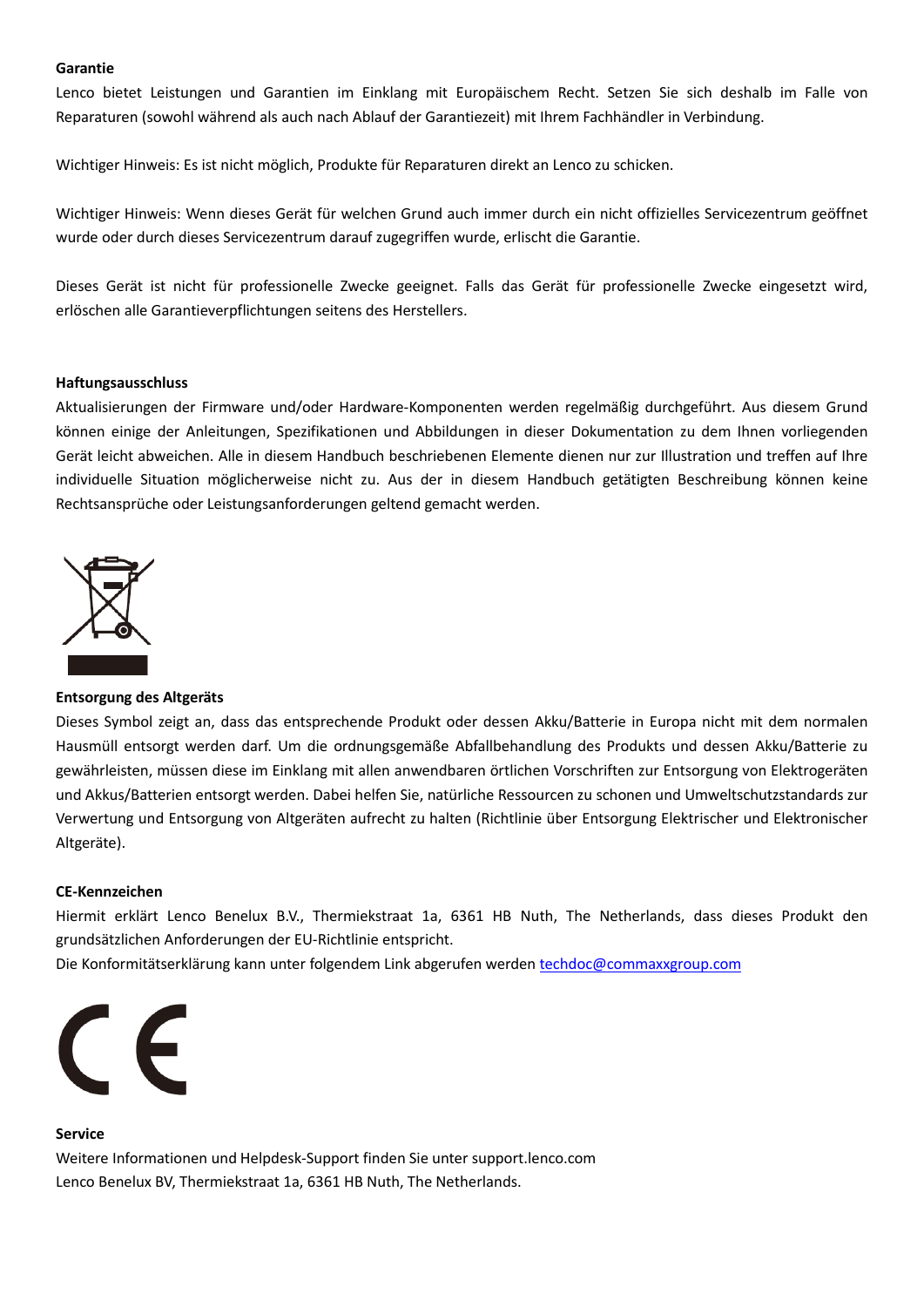# **Guide rapide V1.0**

**Contenu de l'emballage**





**Description des composants**





| EN                              | <b>FR</b>                               |
|---------------------------------|-----------------------------------------|
| Microphone head                 | Tête de microphone                      |
| Signal display                  | Affichage du signal                     |
| Channel display                 | Affichage du canal                      |
| Frequency display               | Affichage de la fréquence               |
| Switch                          | Sélecteur                               |
| <b>Battery compartment</b>      | Compartiment à piles                    |
| Follow polarity for replacement | Suivez la polarité pour le remplacement |
| 6.5mm Plug                      | Fiche de 6,5 mm                         |
| Li-ion (3.7V,2000mAh)           | Li-ion (3,7 V, 2 000 mAh)               |
| POWER switch                    | INTERRUPTEUR MARCHE/ARRÊT               |
| <b>RF</b>                       | <b>RF</b>                               |
| POWER light                     | Témoin Marche                           |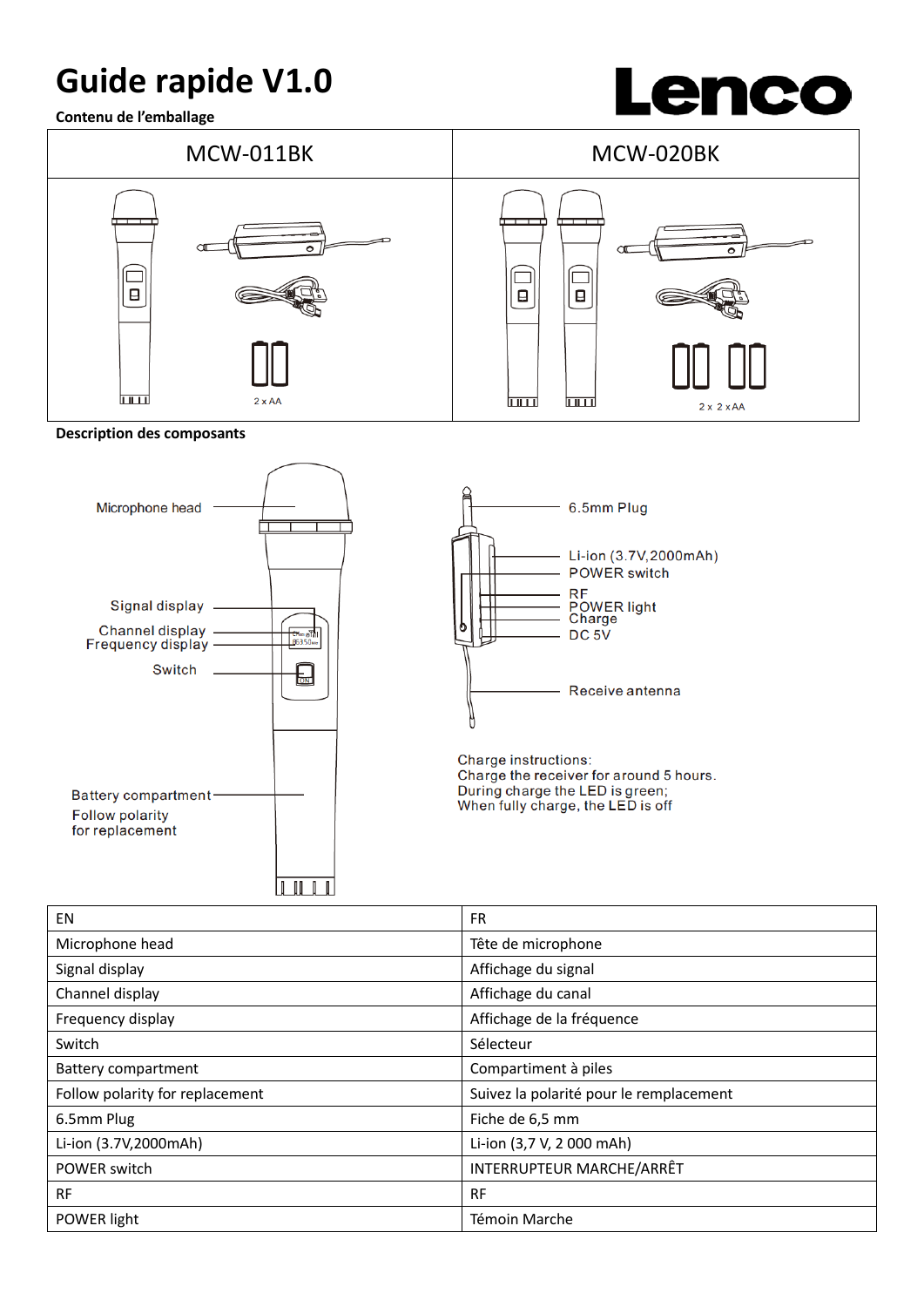| Charge                                                     | Charge                                                    |
|------------------------------------------------------------|-----------------------------------------------------------|
| DC <sub>5V</sub>                                           | CC <sub>5V</sub>                                          |
| Receive antenna                                            | Antenne de réception                                      |
| Charge instructions:                                       | Instructions de charge :                                  |
| Charge the receiver for around 5 hours.                    | Chargez le récepteur pendant environ 5 heures.            |
| During charge the LED is green; When fully charge, the LED | Pendant la charge, le voyant est vert ; une fois celle-ci |
| is off                                                     | terminée, le voyant s'éteint                              |

Avertissement : Pour éviter tout incendie ou décharge électrique, n'utilisez pas l'appareil à proximité de sources d'eau, ne l'exposez pas à la pluie et ne vous en servez pas dans un environnement humide.

- Débranchez l'adaptateur secteur (non fourni) dans les situations suivantes :
- lors de la déconnexion du récepteur du dispositif audio
- temps orageux
- N'utilisez pas le système pendant une longue période
- Confirmez avant d'utiliser le récepteur
- Le récepteur doit être placé dans un endroit sûr où il sera facile à utiliser
- Utilisez-le dans la plage de température nominale comprise entre 5 et 40 °C
- Tenez à l'écart des sources de chaleur lors de l'installation du récepteur, telles que les radiateurs électriques, les poêles électriques et autres équipements pouvant générer de la chaleur.
- Faites attention à ne pas endommager l'ouïe dans l'environnement où le microphone est utilisé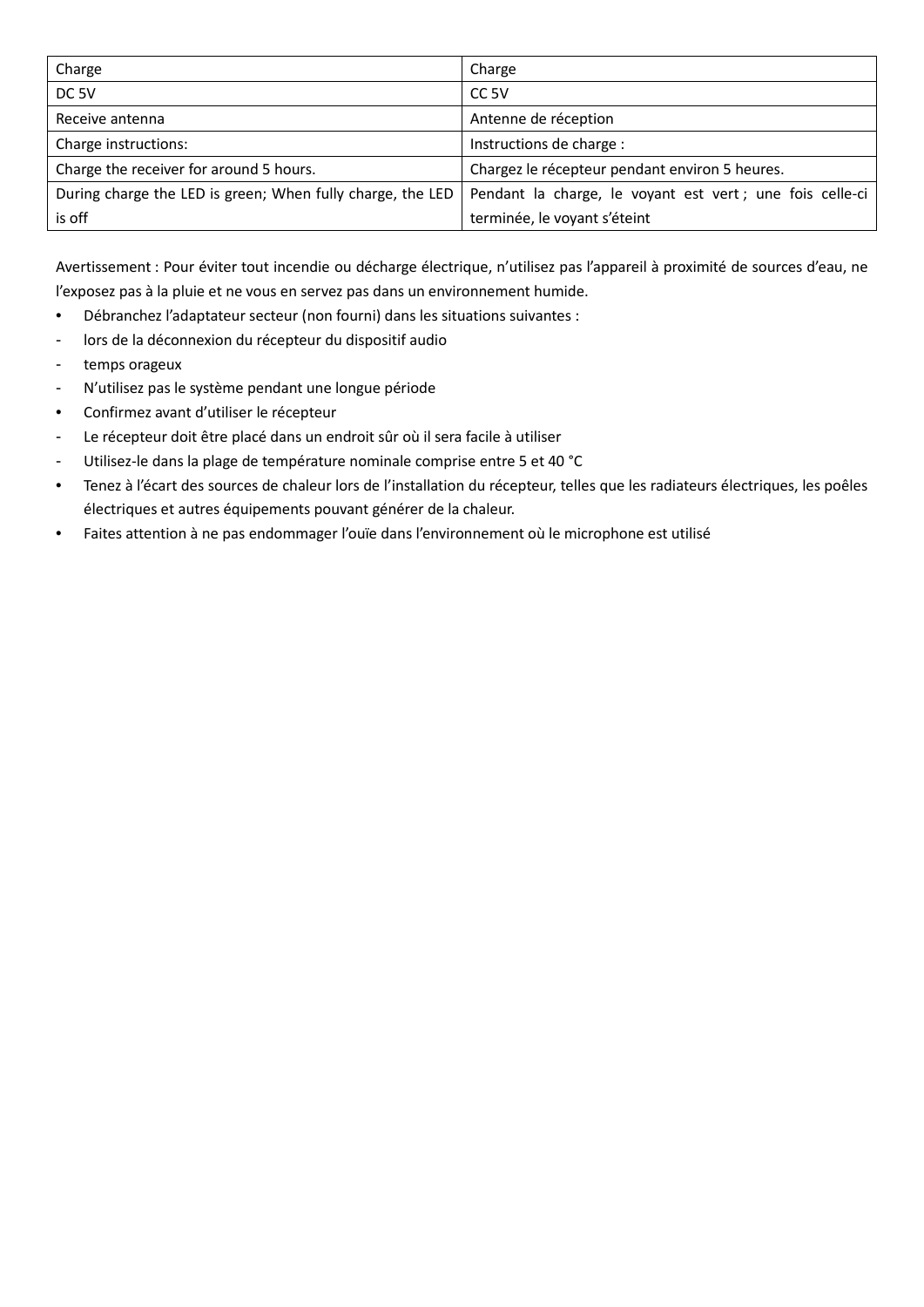# **PRÉCAUTIONS AVANT UTILISATION**

# **GARDEZ CES INSTRUCTIONS À L'ESPRIT :**

- 1. Réalisez l'installation conformément au mode d'emploi fourni.
- 2. Gardez l'appareil à l'écart des sources de chaleur telles que radiateurs, appareils de chauffage, fours, bougies et autres produits générant de la chaleur ou une flamme nue. L'appareil ne peut être utilisé que dans des climats modérés. Les environnements extrêmement froids ou chauds doivent être évités. Température de fonctionnement entre 0 et 35 °C.
- 3. Évitez d'utiliser l'appareil à proximité de champs magnétiques puissants.
- 4. Avertissement ! N'introduisez jamais d'objets dans l'appareil par les ouvertures et les fentes de ventilation. Étant donné que des tensions élevées sont présentes à l'intérieur du produit, l'insertion d'objets peut entraîner une électrocution ou court-circuiter les composants internes. Pour les mêmes raisons, ne versez pas de l'eau ou un liquide sur le produit.
- 5. Ne l'utilisez pas dans des endroits humides tels qu'une salle de bain, une cuisine pleine de vapeur ou à proximité d'une piscine.
- 6. L'appareil ne doit pas être exposé à des écoulements ou des éclaboussures et aucun objet contenant un liquide, tel qu'un vase, ne doit être posé sur ou près de l'appareil.
- 7. N'utilisez pas cet appareil lorsque de la condensation est possible. Lorsque vous utilisez l'appareil dans une pièce chaude et humide, des gouttelettes d'eau ou de la condensation peuvent se former à l'intérieur de l'appareil. Dans ce cas, l'appareil peut ne pas fonctionner correctement. Pour éviter tout risque, laissez l'appareil hors tension pendant 1 ou 2 heures avant de le mettre en marche : l'appareil doit être totalement sec avant de le mettre en marche.
- 8. Bien que ce dispositif soit fabriqué avec le plus grand soin et contrôlé à plusieurs reprises avant de quitter l'usine, il est toujours possible que des problèmes se produisent, comme avec tous les appareils électriques. Si l'appareil émet de la fumée ou en cas d'accumulation excessive de la chaleur ou d'un phénomène inattendu, débranchez immédiatement la fiche d'alimentation du secteur.
- 9. Cet appareil doit fonctionner avec la source d'alimentation indiquée sur la plaque signalétique. Si vous n'êtes pas sûr du type d'alimentation utilisé chez vous, contactez votre revendeur ou le fournisseur local d'électricité.
- 10. Tenez l'appareil à l'abri des animaux. Certains animaux adorent mordre les cordons d'alimentation.
- 11. Pour nettoyer l'appareil, servez-vous d'un chiffon doux et sec. N'utilisez pas de solvant ni d'autre liquide à base de pétrole. Pour enlever les taches importantes, vous pouvez vous servir d'un chiffon humide imbibé d'une solution de détergent diluée.
- 12. Le fournisseur n'est pas responsable des dommages ou pertes de données causés par un dysfonctionnement, une utilisation abusive, une modification de l'appareil ou un remplacement de la batterie.
- 13. La plaque signalétique se situe en dessous ou à l'arrière de l'appareil.
- 14. Cet appareil n'est pas destiné à être utilisé par des personnes (enfants compris) souffrant de handicaps physiques, sensoriels ou mentaux, ou manquant d'expérience et de connaissances, sauf si elles sont sous surveillance ou ont reçu des instructions sur l'utilisation correcte de l'appareil par la personne qui est responsable de leur sécurité.
- 15. Ce produit est conçu pour un usage non professionnel, et non commercial ou industriel.
- 16. Vérifiez que l'appareil est en position stable. La garantie ne couvre pas les dégâts occasionnés par l'utilisation de cet appareil en position instable, par les vibrations, les chocs ou par la non-observation de tout autre avertissement ou précaution contenus dans ce mode d'emploi.
- 17. N'ouvrez jamais cet appareil.
- 18. Ne laissez pas les sacs en plastique à la portée des enfants.
- 19. Utilisez uniquement les accessoires recommandés par le fabricant.
- 20. Confiez l'entretien et les réparations à un personnel qualifié. Une réparation est nécessaire lorsque l'appareil a été endommagé de quelque façon que ce soit, par exemple lorsque le cordon d'alimentation ou la prise sont endommagés, lorsqu'un liquide a été renversé ou des objets ont été introduits dans l'appareil, lorsque l'appareil a été exposé à la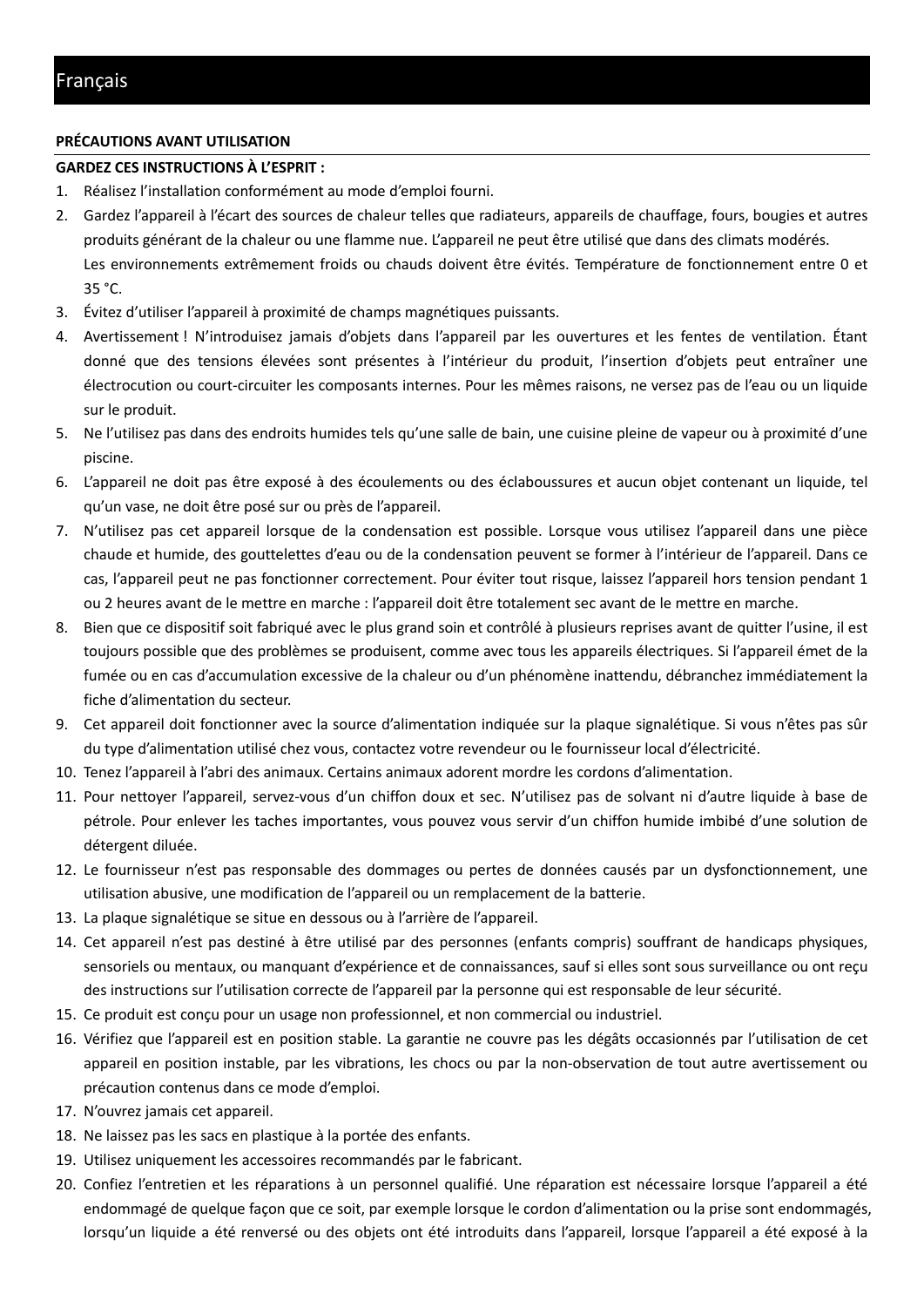pluie ou à l'humidité, lorsqu'il ne fonctionne pas correctement ou lorsque l'appareil est tombé.

- 21. Une exposition prolongée à la musique avec un volume élevé peut entraîner une perte auditive temporaire ou permanente.
- 22. Mise en garde relative à l'utilisation des piles :
- Risque d'explosion si la pile est mal remplacée. Remplacez les piles par des piles d'un type identique ou équivalent.
- Pendant l'utilisation, le stockage ou le transport, la pile ne doit pas être soumise à des températures extrêmement élevées ou basses, à une faible pression d'air à haute altitude.
- Le remplacement d'une pile par une autre de type incorrect peut entraîner une explosion ou une fuite de liquide ou de gaz inflammable.
- L'introduction d'une pile dans le feu ou dans un four chaud, l'écrasement ou le découpage mécanique peut entraîner une explosion.
- L'exposition d'une pile dans un environnement à température extrêmement élevée peut entraîner une explosion ou une fuite de liquide ou de gaz inflammable.
- L'exposition d'une pile à une pression d'air extrêmement basse peut entraîner une explosion ou une fuite de liquide ou de gaz inflammable.
- Veuillez considérer les questions environnementales lors de la mise au rebut des piles.

# **INSTALLATION**

- Déballez toutes les pièces et enlevez le matériau de protection.
- Ne connectez pas l'unité au secteur avant d'avoir vérifié la tension du secteur et avant que toutes les autres connexions n'aient été effectuées.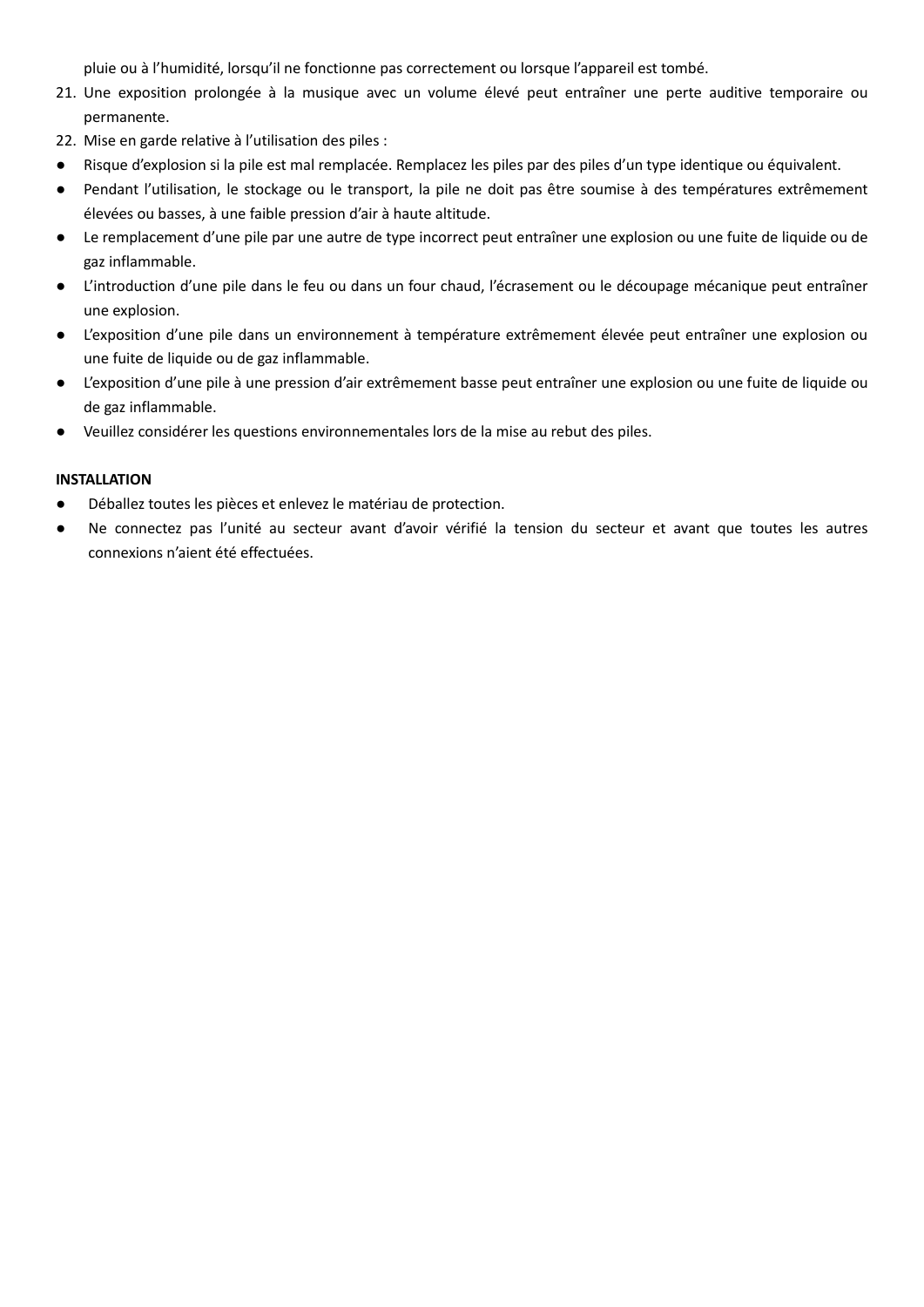#### **Garantie**

Lenco propose un service et une garantie conformément à la législation européenne, ce qui signifie qu'en cas de besoin de réparation (aussi bien pendant et après la période de garantie), vous pouvez contacter votre revendeur le plus proche.

Remarque importante : il n'est pas possible de renvoyer l'appareil pour réparation directement à Lenco.

Remarque importante : si l'appareil est ouvert ou modifié de quelque manière que ce soit par un réparateur non agréé, la garantie sera caduque.

Cet appareil ne convient pas à une utilisation professionnelle. En cas d'utilisation professionnelle, les obligations de garantie du fabricant seront annulées.

### **Clause de non-responsabilité**

Des mises à jour du logiciel ou des composants informatiques sont régulièrement effectuées. Il se peut donc que certaines instructions, caractéristiques et images présentes dans ce document diffèrent légèrement de votre configuration spécifique. Tous les articles décrits dans ce guide sont fournis uniquement à des fins d'illustration et peuvent ne pas s'appliquer à une configuration spécifique. Aucun droit légal ne peut être obtenu depuis les informations contenues dans ce manuel.



# **Mise au rebut de l'appareil usagé**

Ce symbole indique que le produit électrique concerné ainsi que les piles ne doivent pas être jetés avec les autres déchets ménagers en Europe. Pour garantir un traitement correct des piles et de l'appareil usagés, veuillez les mettre au rebut conformément aux réglementations locales en vigueur relatives aux appareils électriques et autres piles. En agissant de la sorte, vous contribuerez à la préservation des ressources naturelles et à l'amélioration des niveaux de protection environnementale concernant le traitement et la destruction des déchets électriques (directive sur les déchets des équipements électriques et électroniques).

#### **Marquage CE**

Par la présente, Lenco Benelux B.V., Thermiekstraat 1a, 6361 HB Nuth, Pays-Bas, déclare que ce produit est conforme aux exigences principales des directives européennes.

La déclaration de conformité peut être consultée via techdoc@commaxxgroup.com



**Service après-vente** Pour en savoir plus et obtenir de l'assistance, visitez support.lenco.com Lenco Benelux BV, Thermiekstraat 1a, 6361 HB, Nuth, Pays-Bas.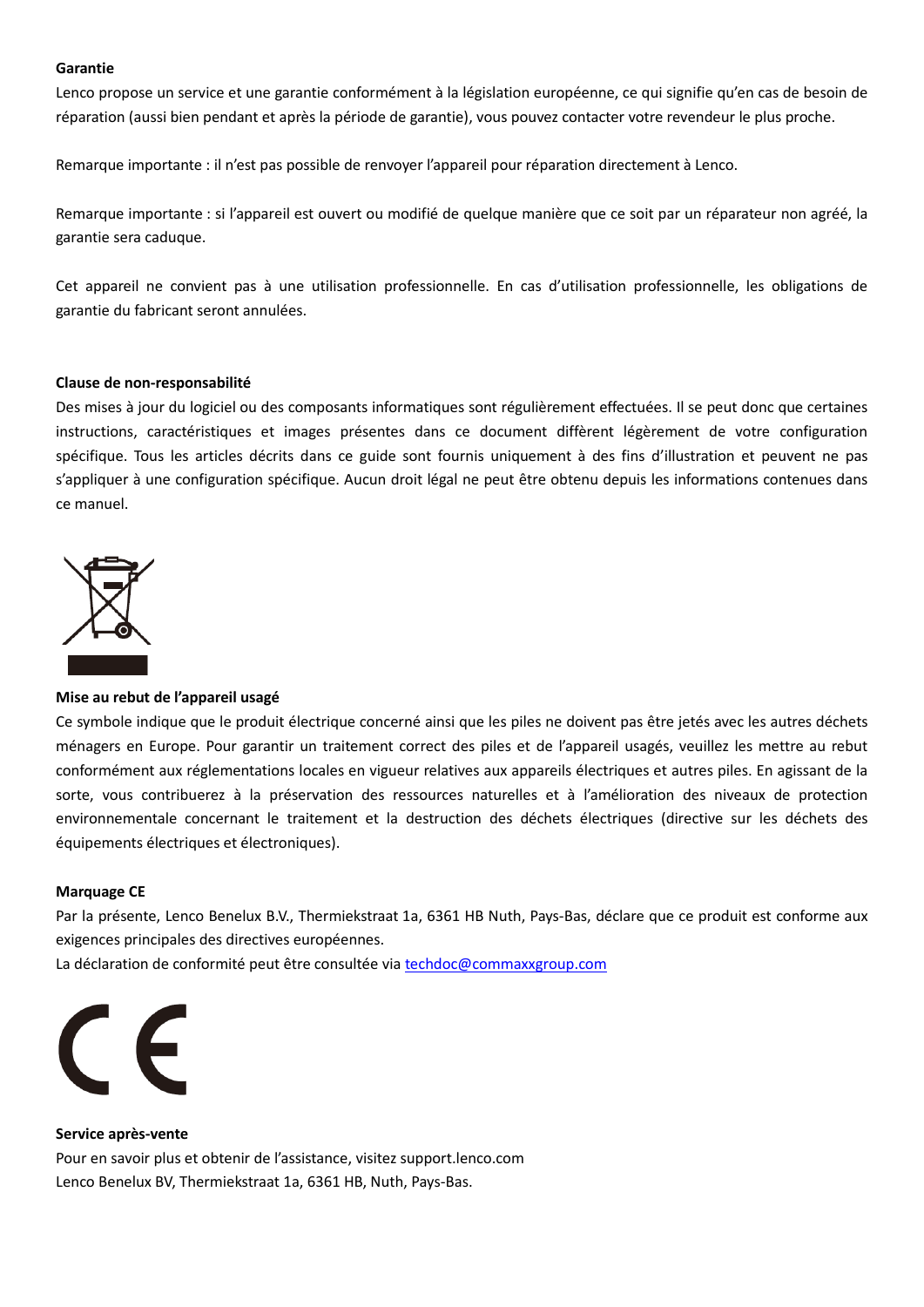# **Guía rápida V1.0**

**Qué hay en la caja**





**Información general** 





| EN                              | ES                                       |
|---------------------------------|------------------------------------------|
| Microphone head                 | Cabeza del micrófono                     |
| Signal display                  | Pantalla de señales                      |
| Channel display                 | Pantalla de canal                        |
| Frequency display               | Pantalla de frecuencia                   |
| Switch                          | Selector                                 |
| <b>Battery compartment</b>      | Compartimento para las pilas             |
| Follow polarity for replacement | Siga la polaridad para la sustitución    |
| 6.5mm Plug                      | Enchufe de 6.5mm                         |
| Li-ion (3.7V,2000mAh)           | Batería de iones de litio (3.7V,2000mAh) |
| POWER switch                    | <b>INTERRUPTOR DE CORRIENTE</b>          |
| <b>RF</b>                       | <b>RF</b>                                |
| POWER light                     | Luz de ALIMENTACIÓN                      |
|                                 |                                          |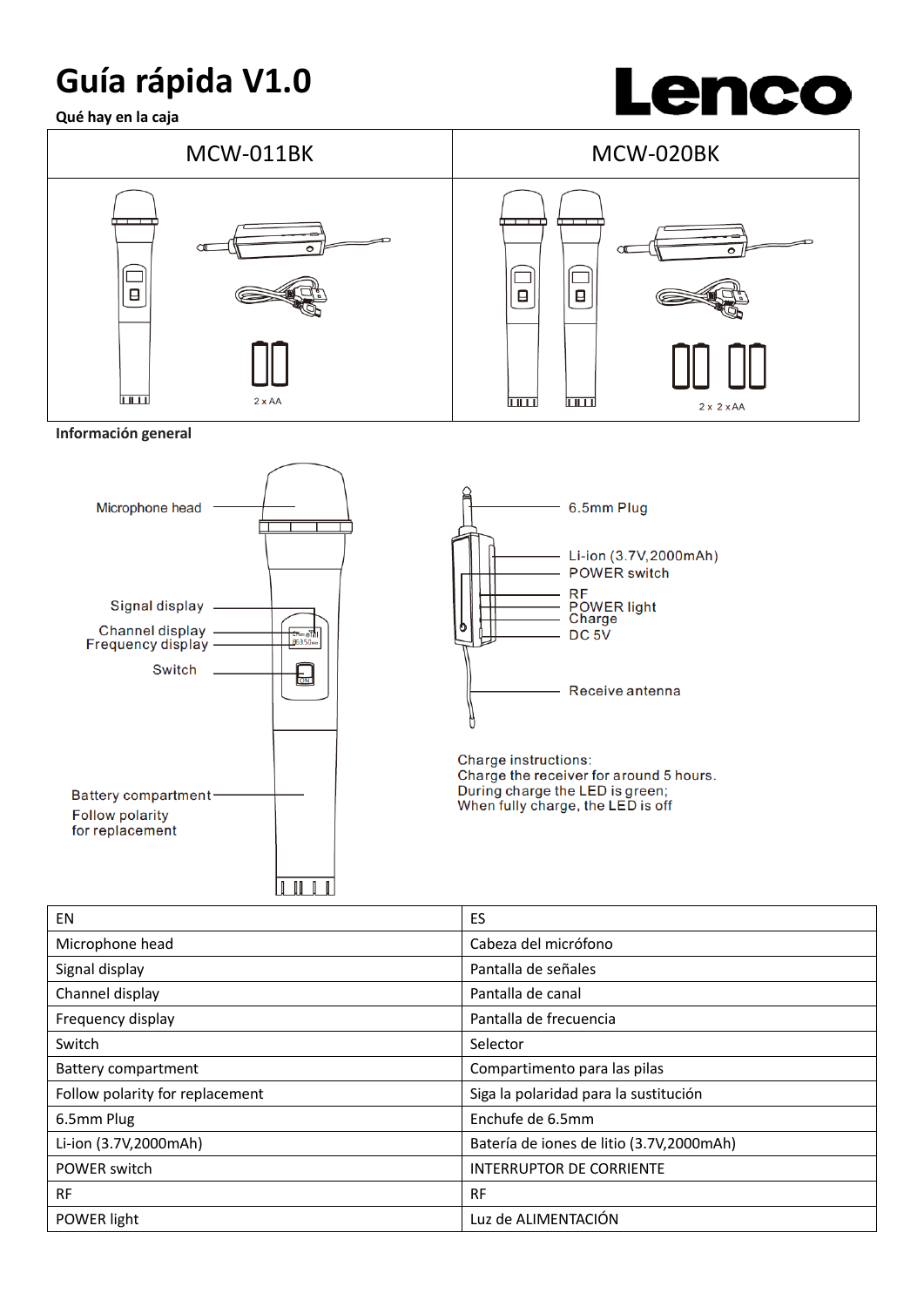| Charge                                                     | Carga                                               |
|------------------------------------------------------------|-----------------------------------------------------|
| DC <sub>5V</sub>                                           | CC <sub>5V</sub>                                    |
| Receive antenna                                            | Antena receptora                                    |
| Charge instructions:                                       | Instrucciones de carga:                             |
| Charge the receiver for around 5 hours.                    | Cargue el receptor durante aproximadamente 5 horas. |
| During charge the LED is green; When fully charge, the LED | Durante la carga el LED es verde; cuando esté       |
| is off                                                     | completamente cargado, el LED se apaga              |

Advertencia: Para evitar incendios o descargas eléctricas, no use el dispositivo cerca de fuentes de agua, no lo exponga a la Lluvia o lo use en un entorno húmedo.

- Desconecte el adaptador de alimentación (no incluido) en las siguientes situaciones:
- Cuando desconecte el receptor del dispositivo de audio
- Tiempo tormentoso
- No use el sistema durante un periodo prolongado de tiempo
- Confírmelo antes de usar el receptor
- El receptor debe colocarse en un lugar seguro y donde sea fácil de operar.
- Úselo dentro de la gama de temperatura normal de 5° y 40°
- Manténgalo alejado de fuentes de calor cuando instale el receptor, como calentadores eléctricos, hornos eléctricos y otros equipos que puedan generar calor.
- Tenga cuidado con los daños auditivos en el entorno donde se use el micrófono.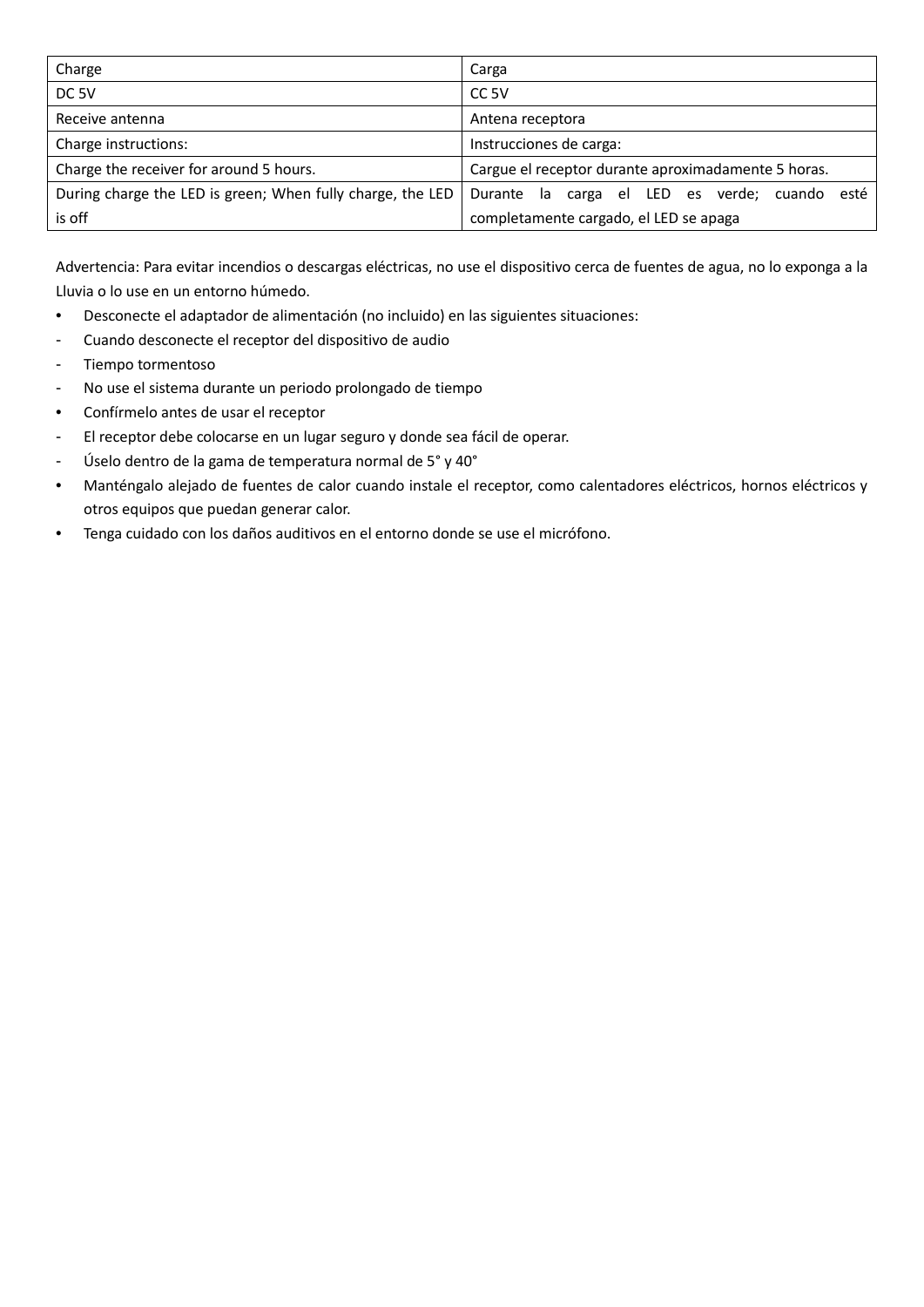#### **PRECAUCIONES PREVIAS AL USO**

### **TENGA ESTAS INSTRUCCIONES EN MENTE:**

- 1. Instálelo conforme al manual de usuario que se adjunta.
- 2. Mantenga el aparato alejado de fuentes de calor, como radiadores, calentadores, estufas, velas u otros productos que generen calor o llama viva. El aparato solo puede usarse en climas moderados.
- Se deben evitar los ambientes extremadamente fríos o cálidos. Temperatura de funcionamiento entre 0 ° y 35 °C.
- 3. Evite usar el dispositivo cerca de campos magnéticos fuertes.
- 4. ¡Advertencia! Nunca inserte un objeto en el producto a través de las ventilaciones o aperturas. Alto voltaje fluye a través del producto e insertar un objeto puede provocar una descarga eléctrica y/o un cortocircuito de sus componentes internos. Por el mismo motivo, no derrame agua o líquidos en el producto.
- 5. No lo utilice en zonas húmedas, como cuartos de baño, cocinas en las que se forme vapor ni cerca de piscinas.
- 6. El aparato no debe exponerse a goteos o salpicaduras y asegúrese de que se colocan sobre o cerca del aparato objetos llenos de líquidos, como jarrones.
- 7. No use este dispositivo cuando se pueda producir condensación. Cuando utilice la unidad en una habitación húmeda y cálida con humedad, pueden generarse gotas de agua o condensación dentro de la unidad y es posible que no funcione correctamente; apague la unidad durante 1 o 2 horas antes de encenderla de nuevo: el aparato debe estar seco antes de conectarse a una fuente de alimentación.
- 8. Aunque este dispositivo está fabricado con el máximo cuidado y comprobado varias veces antes de salir de fábrica, todavía es posible que se puedan producir problemas, al igual que con todos los aparatos eléctricos. Si observa la aparición de humo, una acumulación excesiva de calor o cualquier otro fenómeno inesperado, deberá desconectar inmediatamente el enchufe de la toma de corriente.
- 9. Este dispositivo debe funcionar con una fuente de alimentación que se especifica en la etiqueta de especificaciones. Si no está seguro del tipo de alimentación que se usa en su hogar, consulte con el distribuidor o una compañía eléctrica local.
- 10. Manténgalo alejado de los animales. A algunos animales les gusta morder los cables de alimentación.
- 11. Para limpiar el dispositivo use un paño seco y suave. No utilice líquidos disolventes ni con base de petróleo. Para eliminar manchas difíciles, puede usar un paño húmedo con detergente diluido.
- 12. El proveedor no asume ninguna responsabilidad por daños o datos perdidos provocados por un funcionamiento incorrecto, uso incorrecto, modificación del dispositivo o sustitución de la batería.
- 13. La etiqueta de calificación aparece marcada en el panel inferior o posterior del dispositivo.
- 14. Este aparato no está diseñado para su uso por personas (incluyendo niños) con discapacidades físicas, sensoriales o mentales o con falta de experiencia o conocimientos, salvo que estén bajo la supervisión o hayan recibido formación sobre el uso correcto del dispositivo por parte de una persona responsable de su seguridad.
- 15. Este producto está diseñado para un uso no profesional únicamente y no para un uso comercial o industrial.
- 16. Asegúrese de que la unidad esté fijada en una posición estable. La garantía no cubrirá los daños derivados de usar este producto en una posición inestable, vibraciones o golpes o por no seguir otras advertencias o precauciones que aparecen en este manual de usuario.
- 17. Nunca retire la carcasa del dispositivo.
- 18. Mantenga las bolsas de plástico fuera del alcance de los niños.
- 19. Use únicamente los dispositivos/accesorios especificados por el fabricante.
- 20. Remita todas las reparaciones al personal cualificado. Es necesario el mantenimiento cuando el dispositivo presenta daños en cualesquiera manera, como el cable de alimentación o el enchufe, cuando se haya vertido líquido o se hayan caído objetos en el dispositivo, cuando el dispositivo se haya expuesto a la lluvia o humedad, cuando no funcione normalmente o cuando se haya caído.
- 21. Una larga exposición a sonidos elevados de reproductores de música personales puede provocar una pérdida de audición temporal o permanente.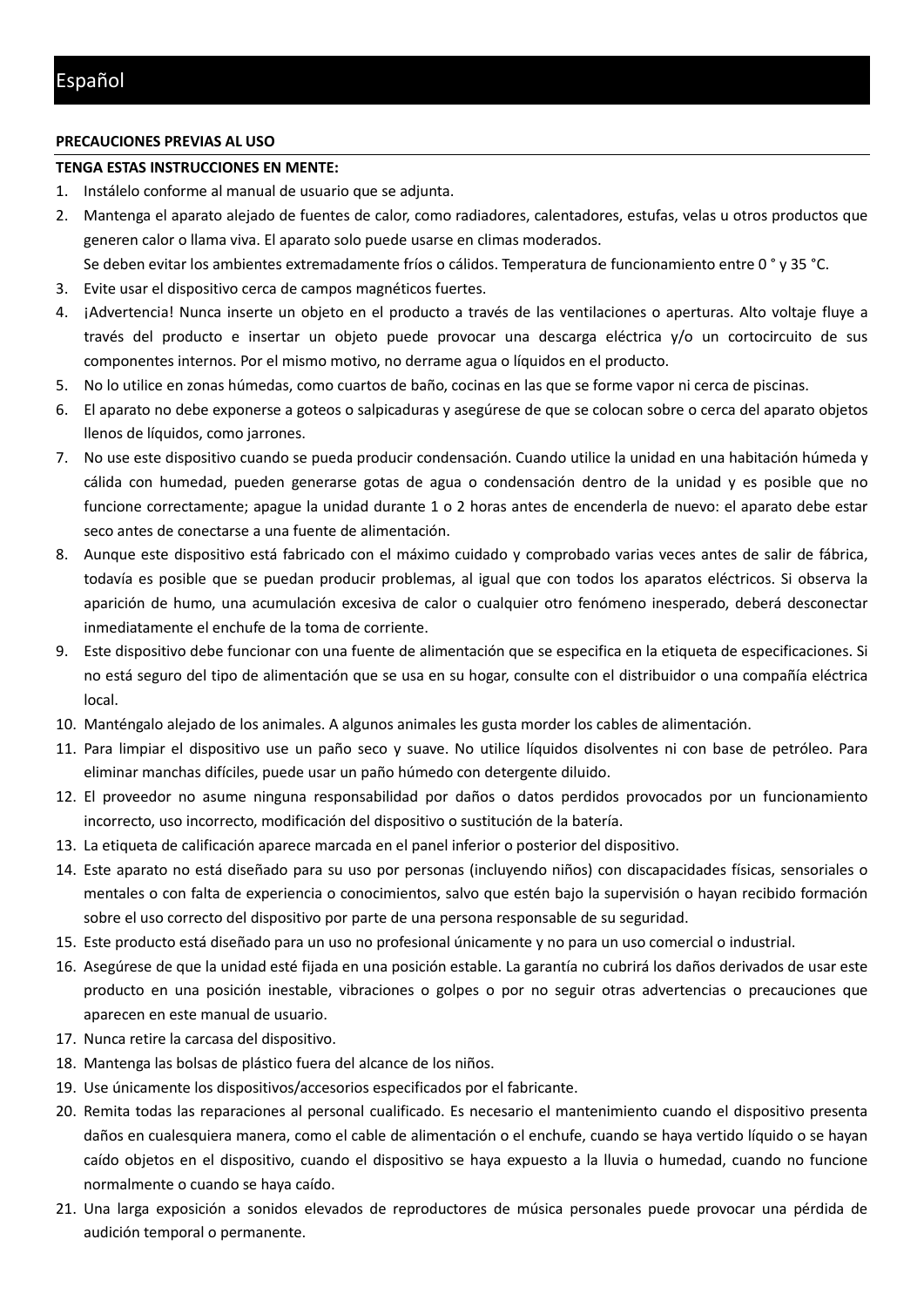- 22. Precaución sobre el uso de las pilas:
- Existe riesgo de explosión si la pila no se sustituye correctamente. Sustitúyala únicamente con otra del mismo tipo u otro equivalente.
- No se pueden exponer las pilas a temperaturas extremadamente altas o bajas, baja presión de aire a gran altitud durante el uso, almacenamiento o transporte.
- Si cambia las pilas por otras que no son las correctas, se puede producir una explosión o la fuga de líquidos o gases inflamables.
- Si arroja las pilas al fuego o a un horno caliente, o aplasta o cortar mecánicamente una pila, podría provocar una explosión.
- Si deja las pilas en un lugar con temperaturas extremadamente altas, se puede producir una explosión o una fuga de líquido o gas inflamable.
- Si se exponen las pilas a una presión de aire extremadamente baja, se puede producir una explosión o la fuga de líquidos o gases inflamables.
- Se debe prestar atención a los aspectos medioambientales sobre la eliminación de baterías.

### **INSTALACIÓN**

- Desembale todas las piezas y retire el material protector.
- No conecte la unidad a la corriente eléctrica antes de comprobar la tensión de la corriente y antes de que se hayan hecho todas las demás conexiones.